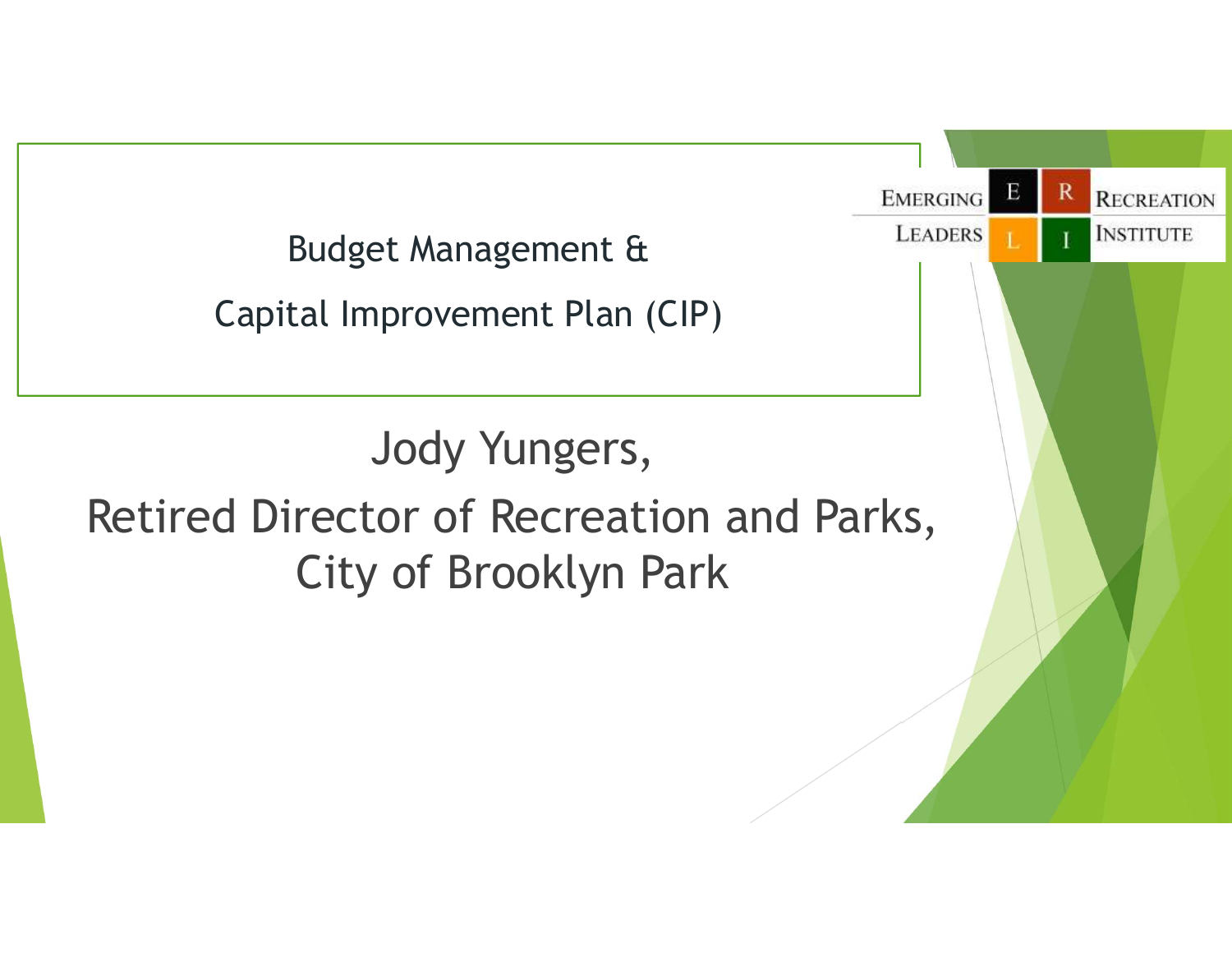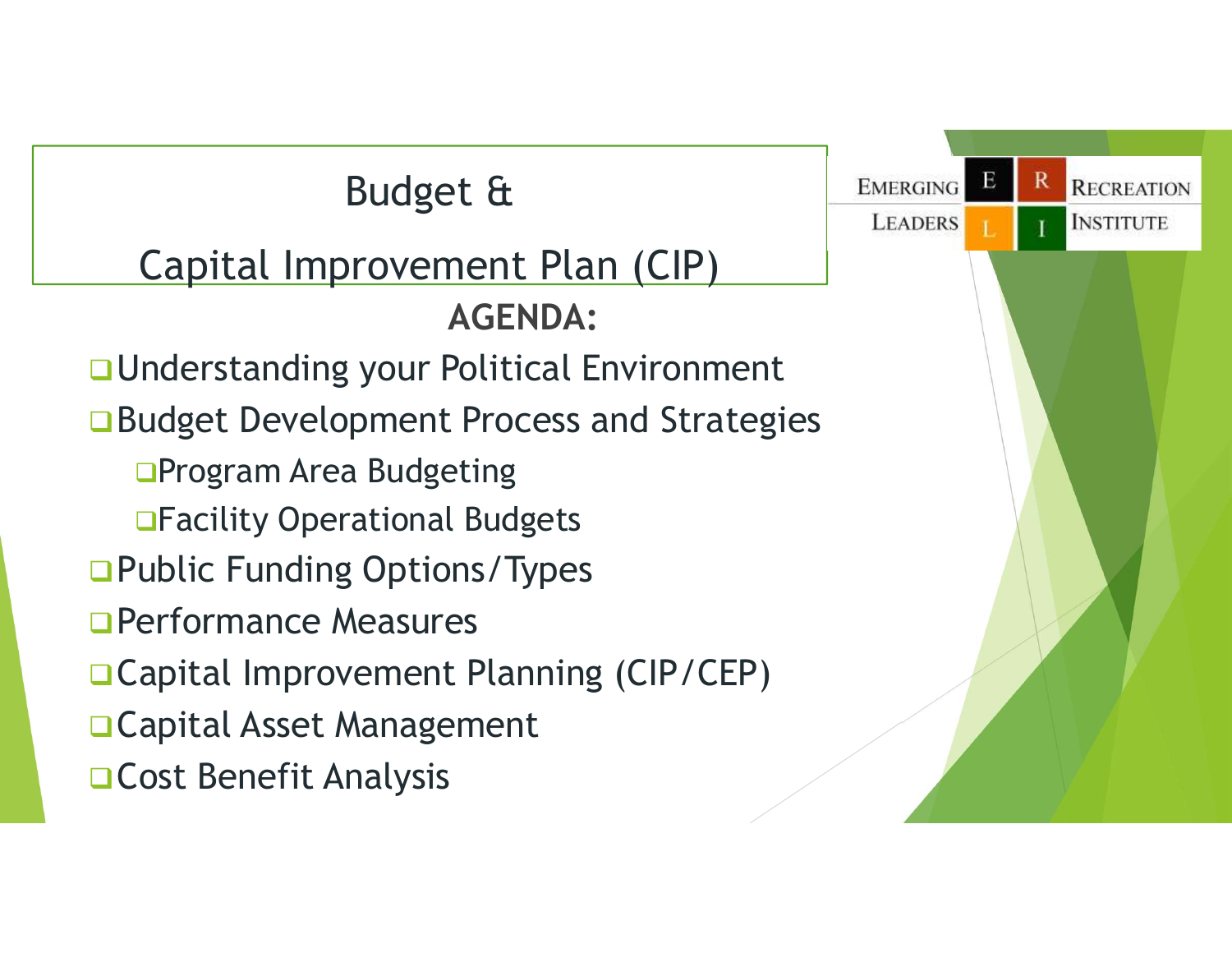Budget Process & Capital Improvement Plan (CIP)

 $\Box$  What are the questions around this subject that you hope we will address?

 $\Box$  How engaged have you been in the full budget process for your City or Organization?

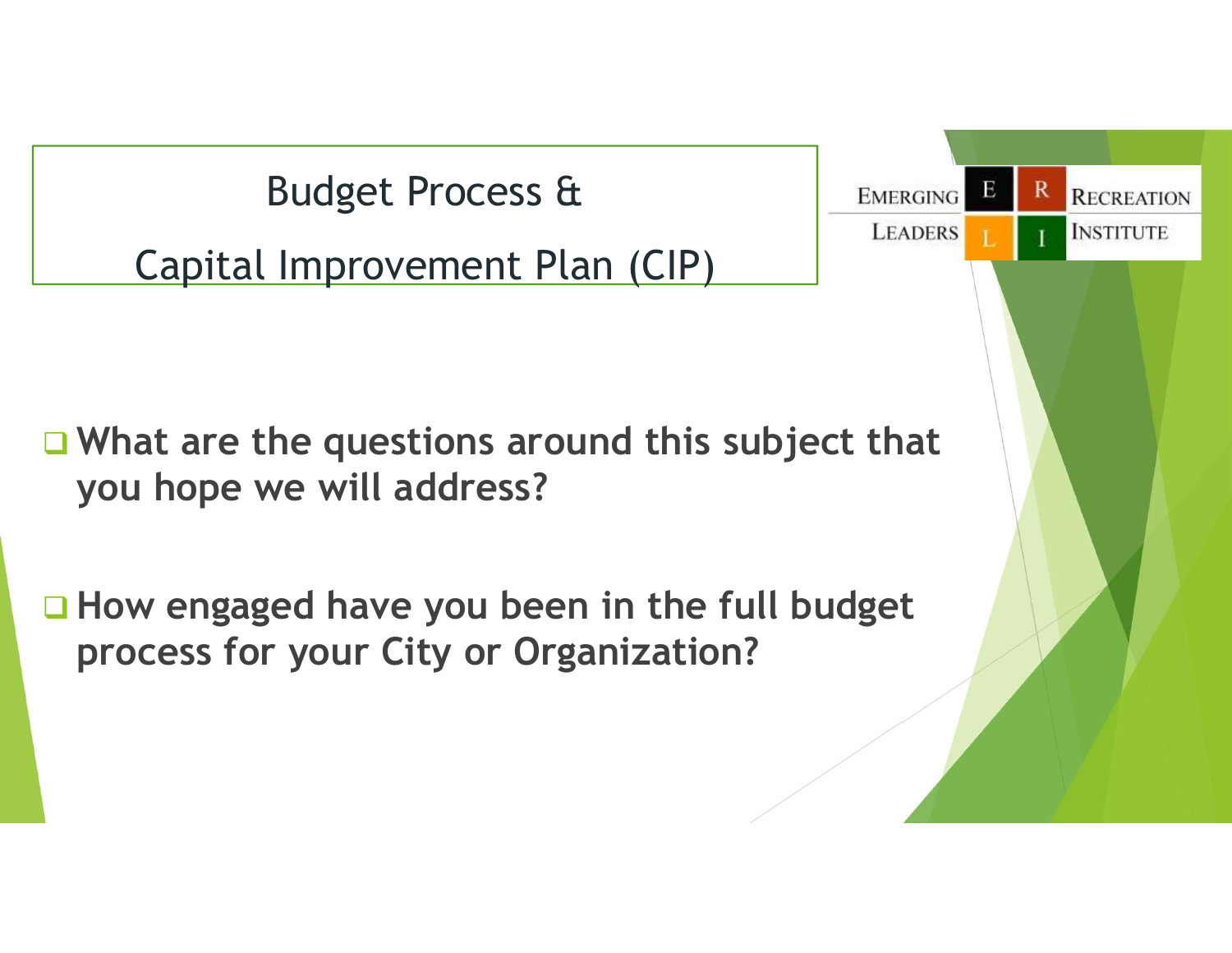## Budget Preparation | **EMERGING**

- Consider your environment as you build your<br>budget
	- Political Environment
		- (Council/Community/Organizational support)
			- **QCouncil/Commission Change**
			- □ Tax Levy Target (taxing tolerance)?
			- **□State Funding Changes (Fiscal Disparities,**
	- Organizational fiscal landscape (growth, status quo, shrinking)
		- **□ County Assessors Home Values**
		- **□Fiscal goals of organization (bond rating, reserve fund** status

Е

R

**RECREATION**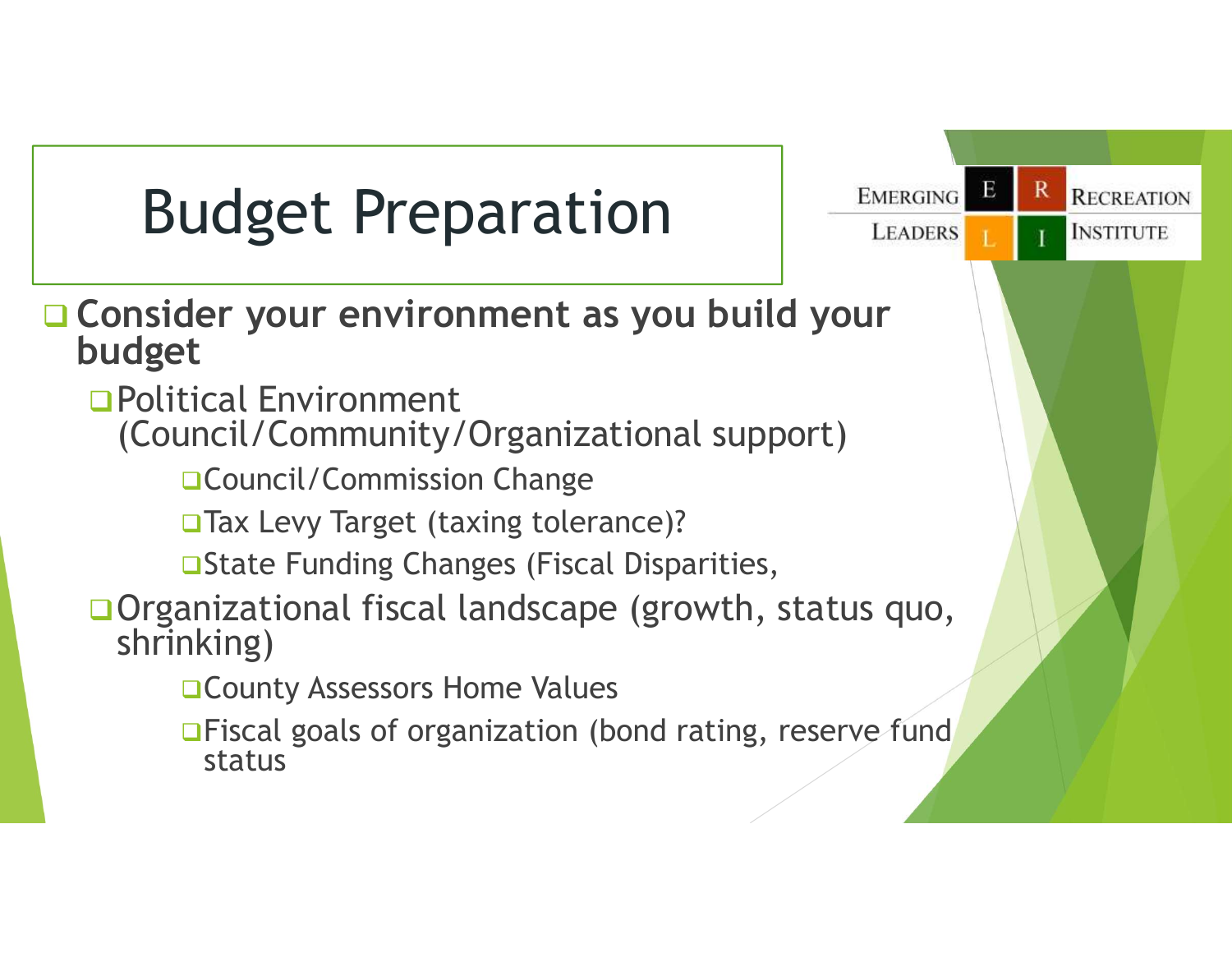## Budget Preparation | **EMERGING**

**□Department internal priority/conflicting needs** 

**Budget Preparation**<br>
EMERGING B R<br>
READERS L<br>
Community Demand/Need - Where do you need to<br>
grow programs services?<br>
Levy dependent or not? grow programs services?

**QLevy dependent or not?** 

■Know what your surrounding Cities or Regional Agencies are doing artment internal priority/conflicting needs<br>
□Community Demand/Need - Where do you need to<br>
grow programs services?<br>
□Levy dependent or not?<br>
w what your surrounding Cities or Regional<br>
ncies are doing<br>
□Levy Targets<br>
□Se

**QLevy Targets** 

**□Cost per Contact hour/Facility Rental Fees (Golf,** Ice Arena, Dome, etc.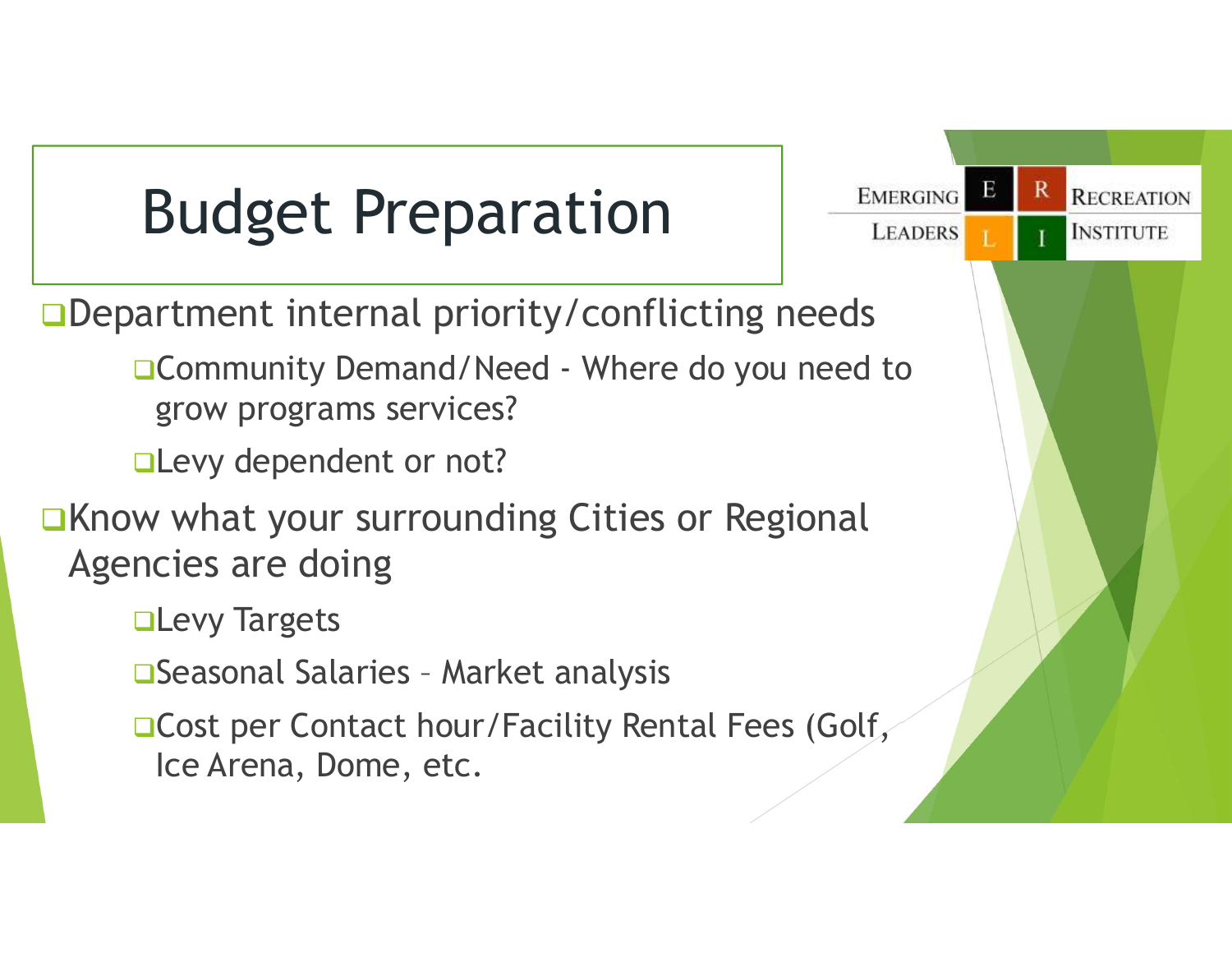## Budget Preparation | **EMERGING**

#### **□ Budget Analysis (Prior Years)**

 $\Box$  Know how you preformed against prior year budget (Jody Cheat Sheet)

□Did you meet your target revenues by program area?

Е

R

**RECREATION** 

- ■Where you overspent in one area or other
- **OProgram Evaluation (WAVE)** 
	- □ Participation rates?
	- What's on the horizon!
	- ■What can you let go off to make room for other priorities?
- **Opportunities for joint programs when market** does not allow to do it alone?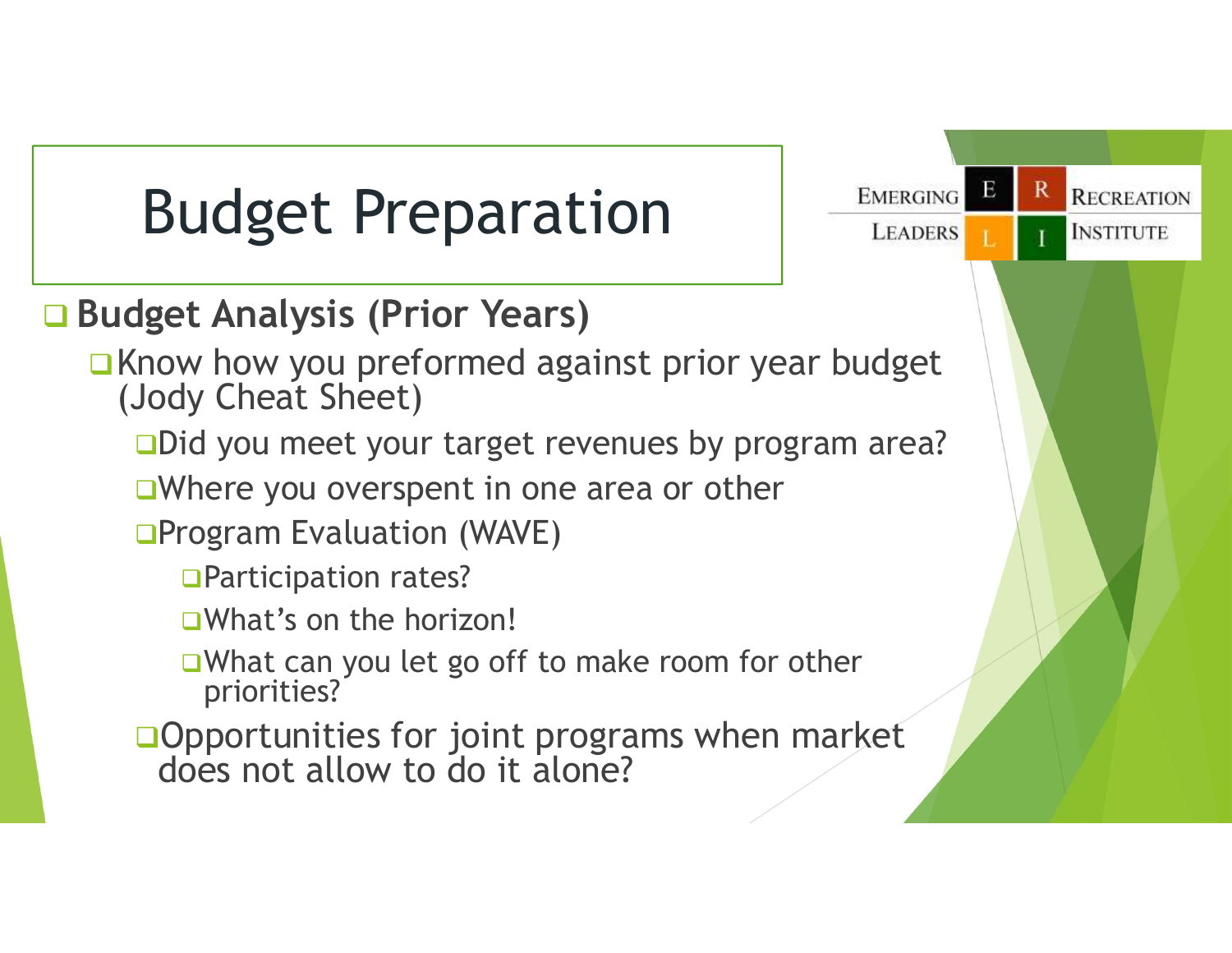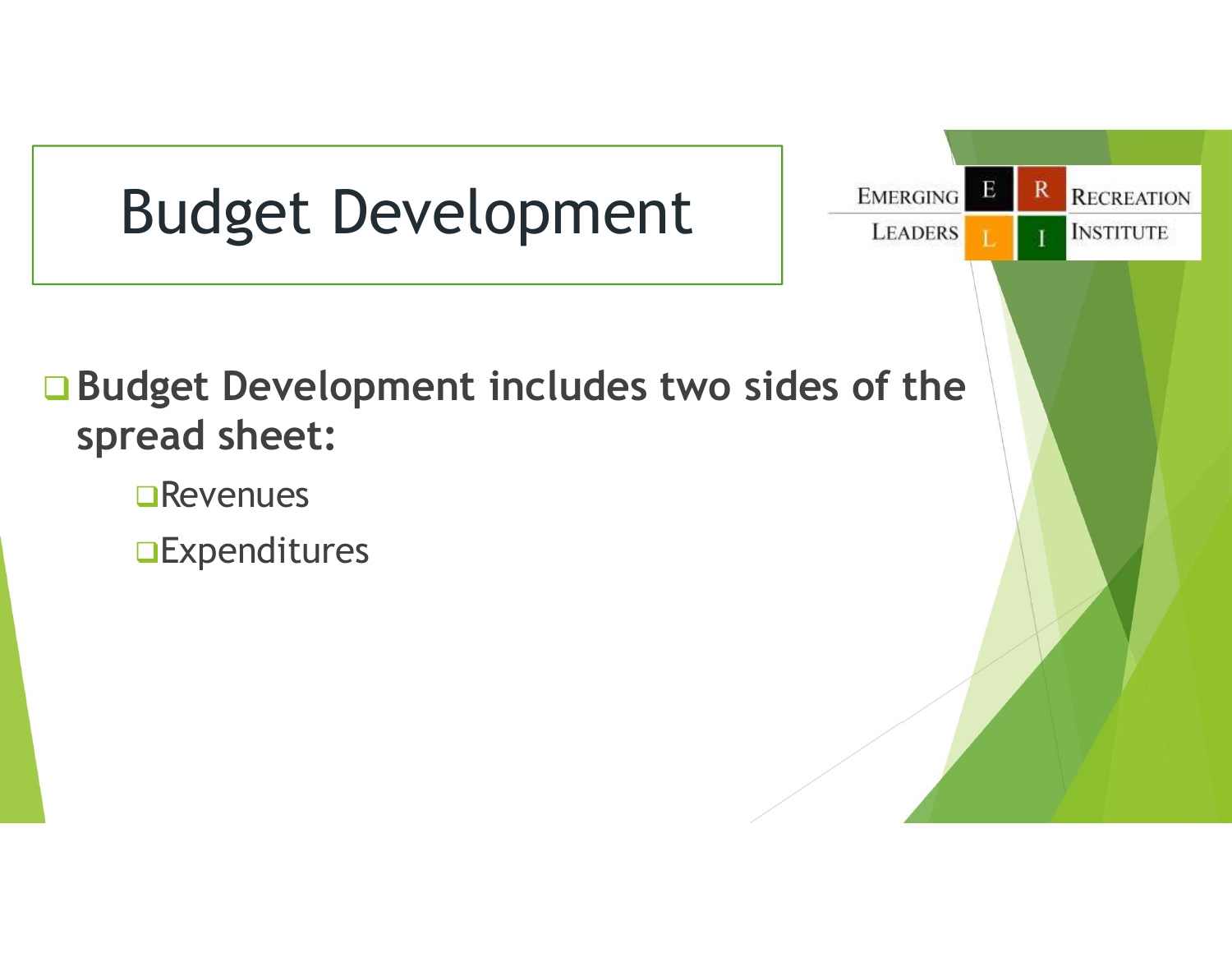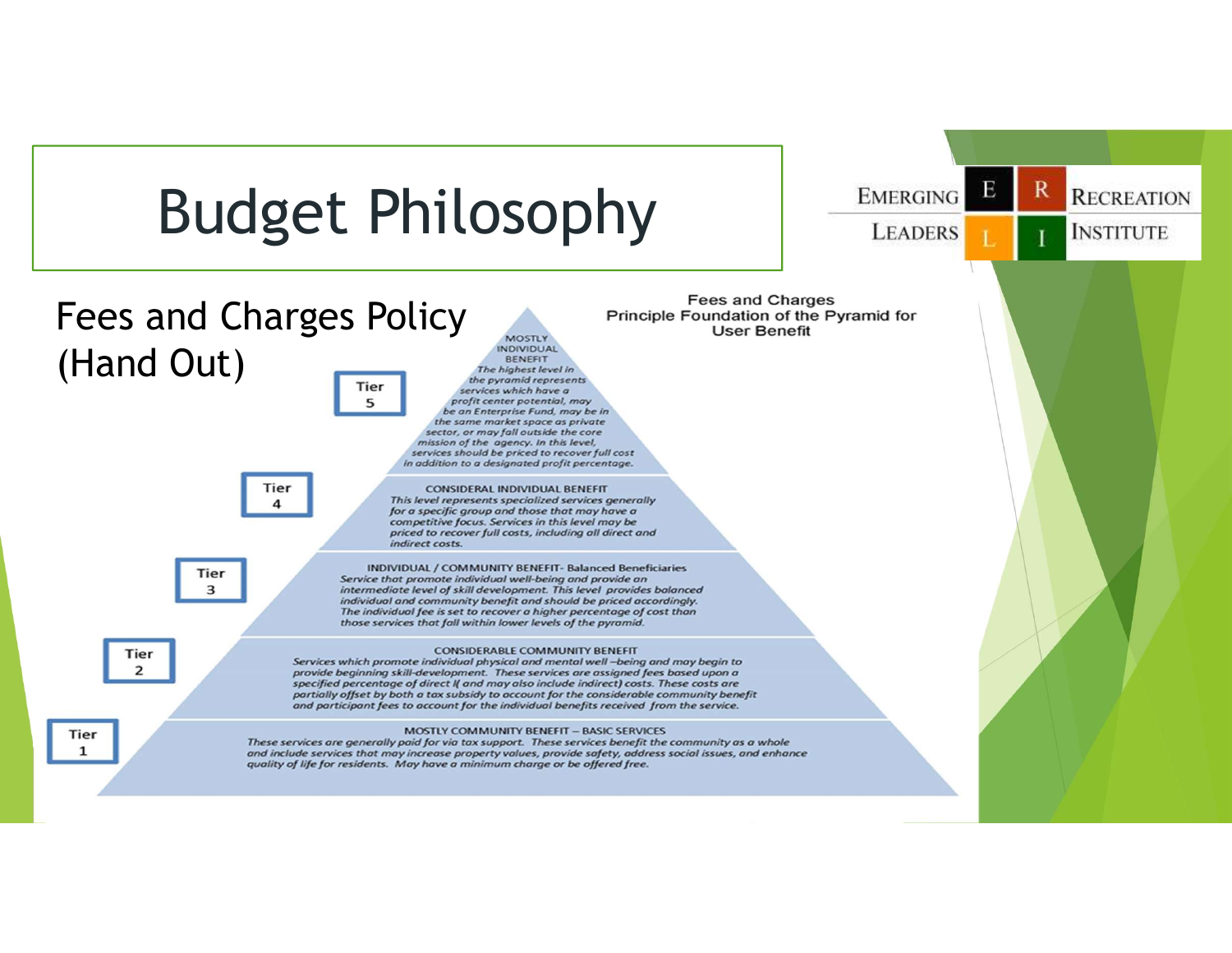# Budget Fund Expectations **EMERGING** General Fund – All Department Functions (Administration, Recreation, Parks and Trails). Fees and Charges Policy determines the support by tax levy

and Trails). Fees and Charges Policy determines the support by tax levy

**RECREATION** 

- Sudget Fund Expectations<br>
Seneral Fund All Department Functions (Administration, Recreation, Parks<br>
and Trails). Fees and Charges Policy determines the support by tax levy<br>
Special Recreation Fund Typically fees and ch operating cost and Capital Asset Replacement funded through CIP and support from tax levy Enterprise Fund - Run as a separate business and all general operation, Parks<br>
A General Fund - All Department Functions (Administration, Recreation, Parks<br>
A Special Recreation Fund - Typically fees and charges pay annual
- CIP, Depreciation are supported by annual revenues generated or fund balance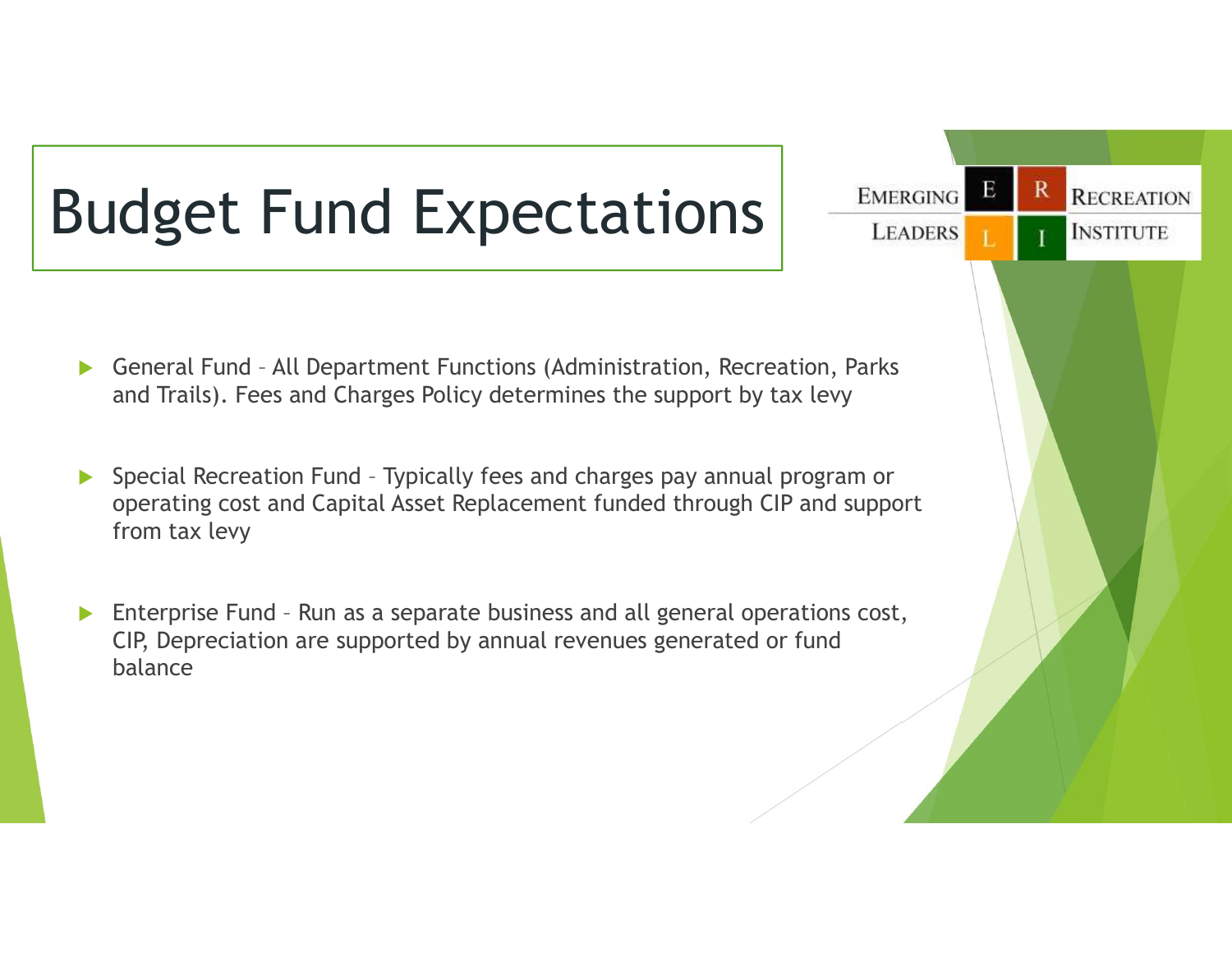#### Use your Fees and Charges Policy to Justify your Budget 2020 Recreation Program & Services General Fund

#### **Proposed 2021 Recreation Program & Services General Fund**

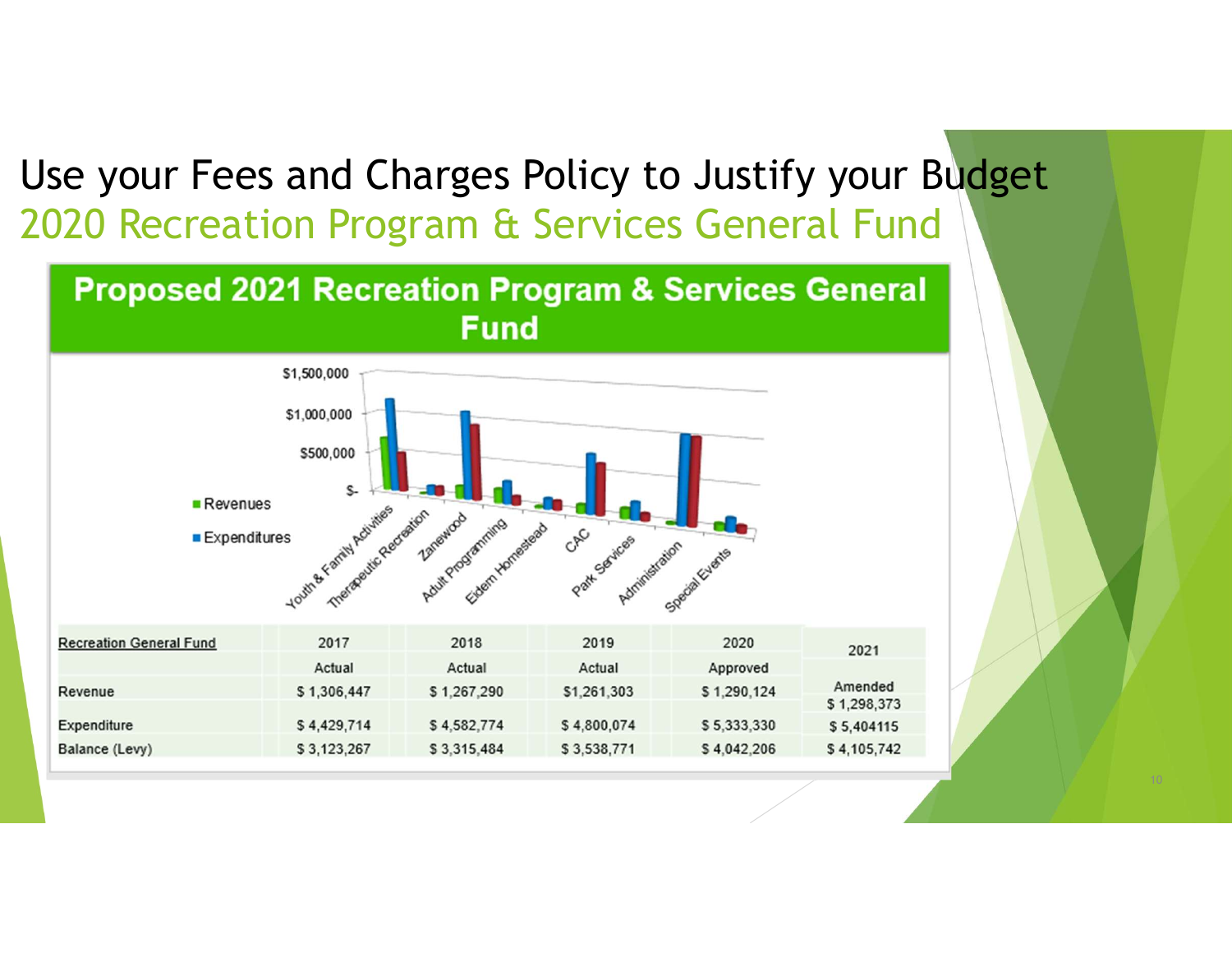## Budget Development | **EMERGING**

#### **□ Other Considerations in setting fees:**

- **□ Community Priority (Swim Safe Initiative)**
- Market Analysis
- **□Economic Principles of supply and demand**
- **□ Cost of Production and Marginal Unit Cost** 
	- **□Staffing costs**
- □ "Vanishing Product" (i.e. softball)

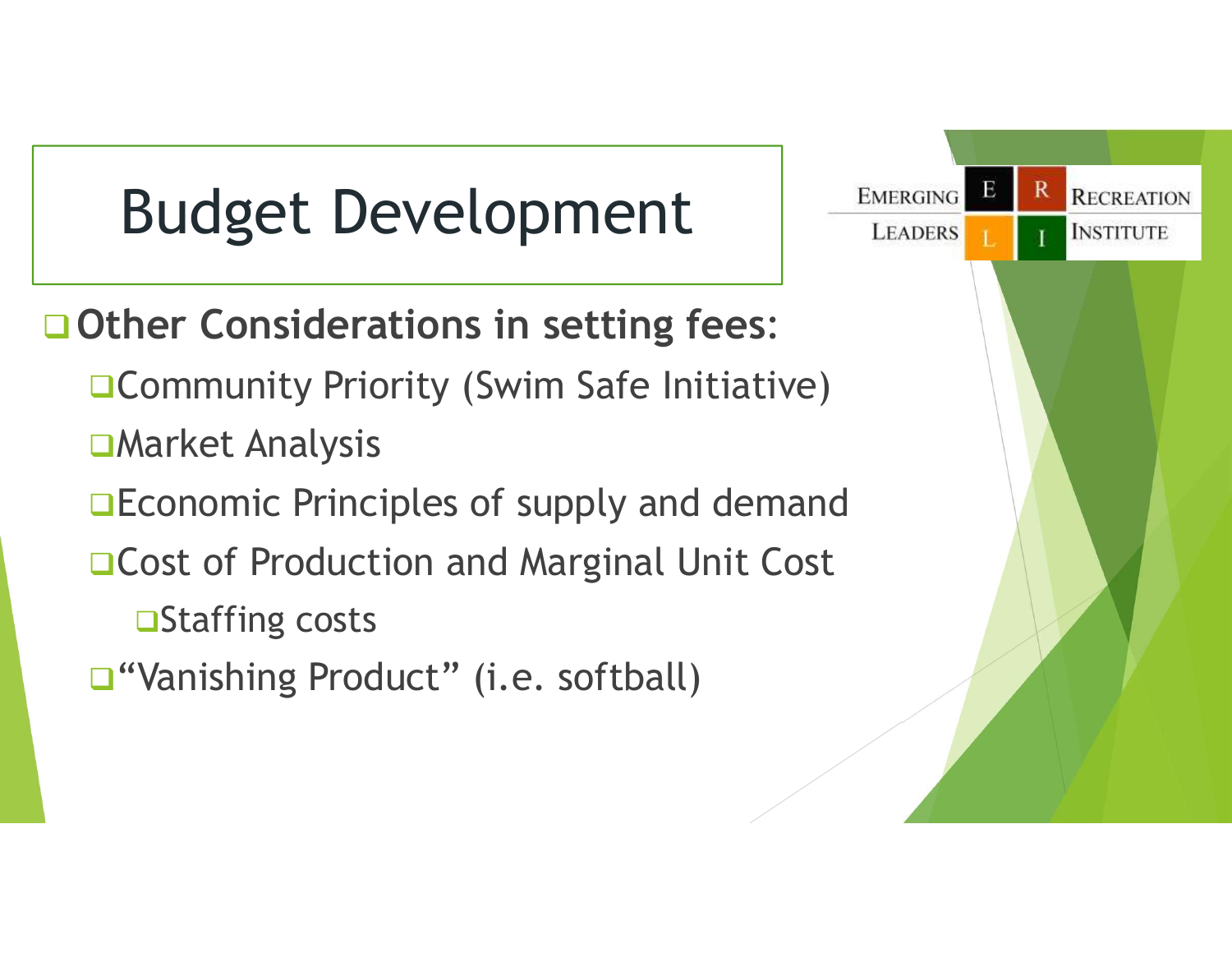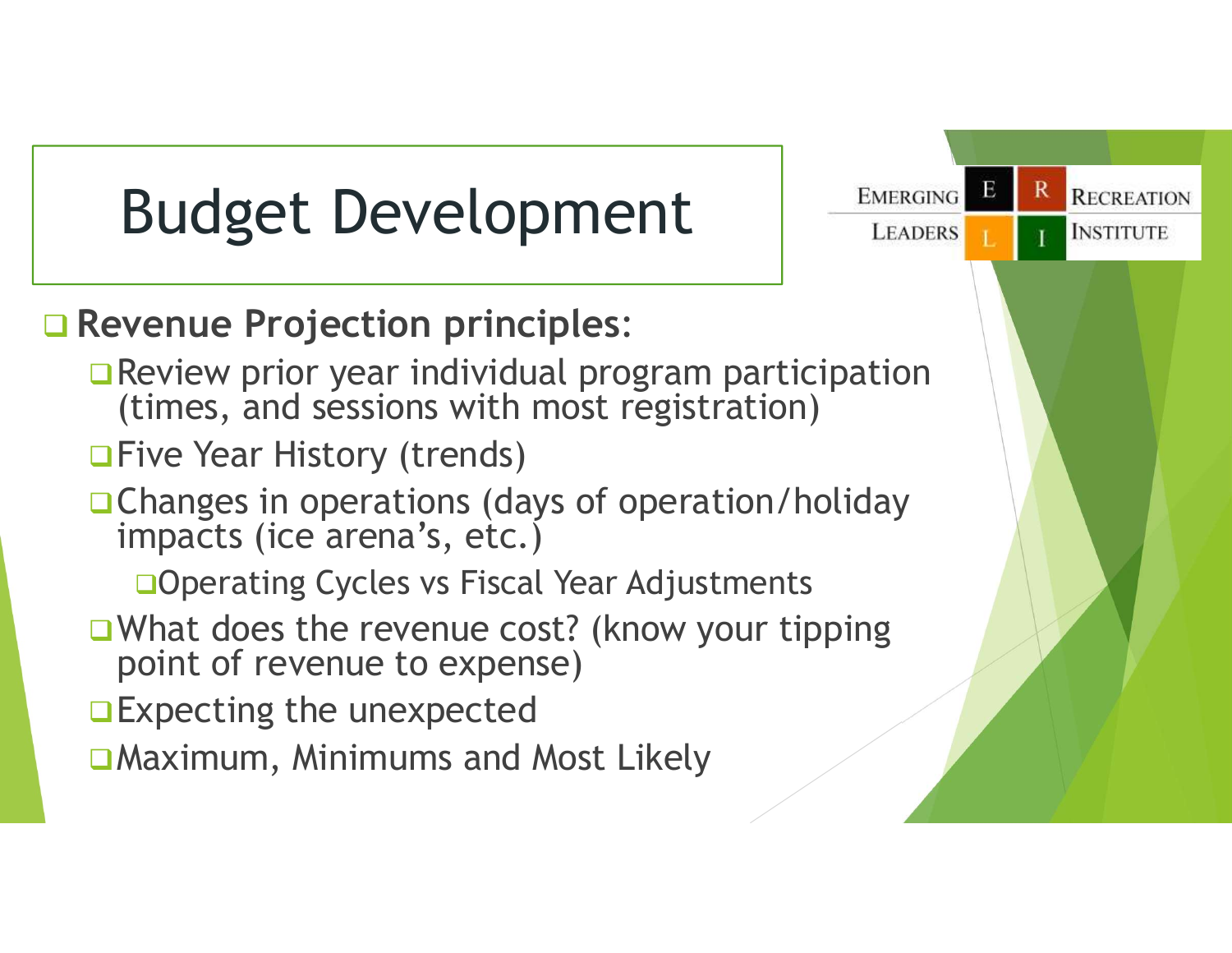# Budget Development | **EMERGING**

#### **Q** Defining your Expenses:

- Budget Development<br>
Defining your Expenses:<br>
Defining your Expenses:<br>
CLabor Your greatest asset & largest share of budget<br>
(COLA and benefits biggest driver)<br>
DUnderstand what has changed from prior year Budget Development<br>
Fining your Expenses:<br>
Labor - Your greatest asset & largest share of budget<br>
(COLA and benefits - biggest driver)<br>
Understand what has changed from prior year<br>
(number of sessions, hours of operation,
- □ Understand what has changed from prior year (number of sessions, hours of operation, utility costs)
- **■Watch for trends (five-year history)**
- $\Box$ Know what your expenses will generate in revenue
- **□Be prepared to "show, know and defend your** numbers" (i.e. facility rental, etc.)
- **□ Tip....Show your work, so you know for the next** year…and track your expectations!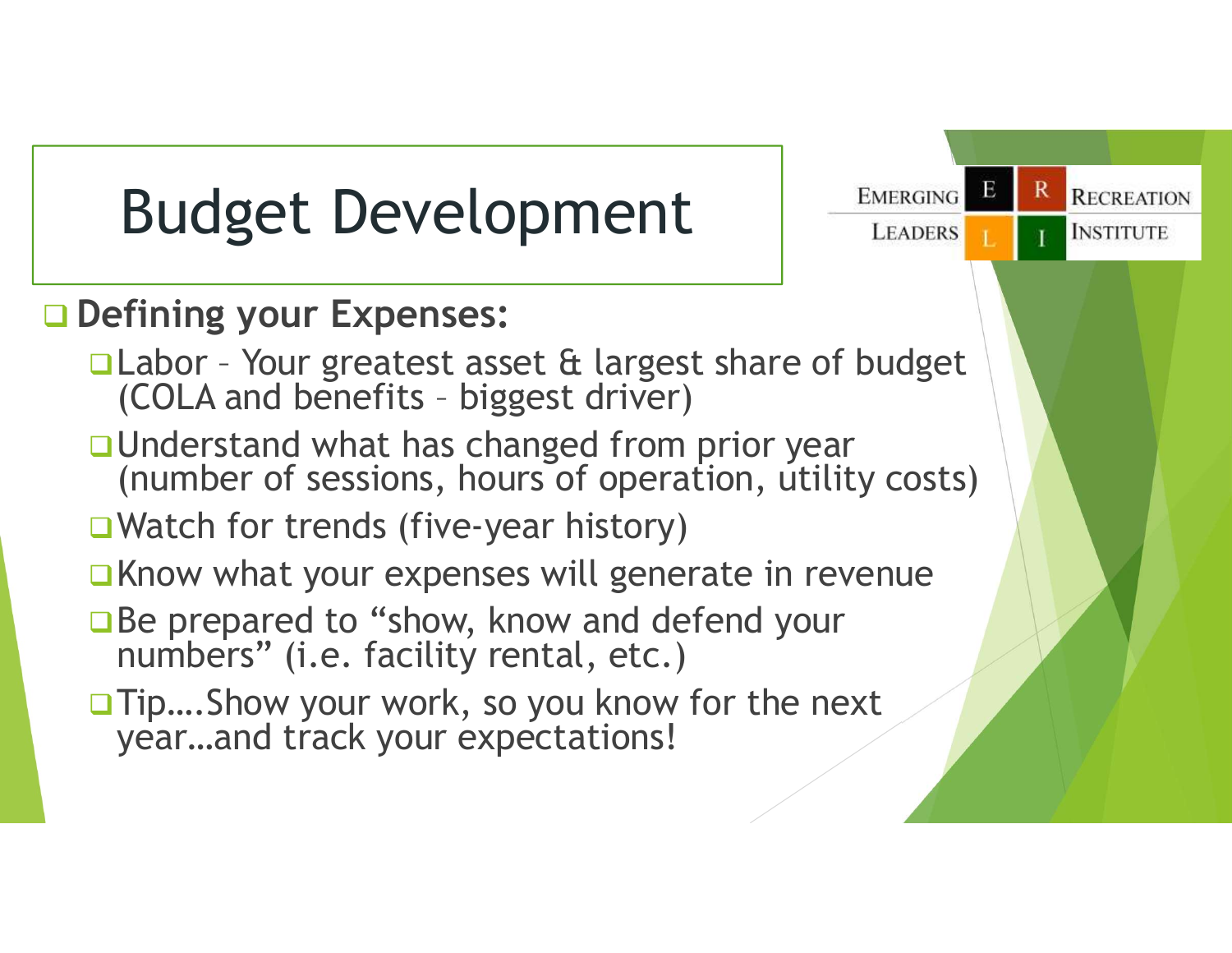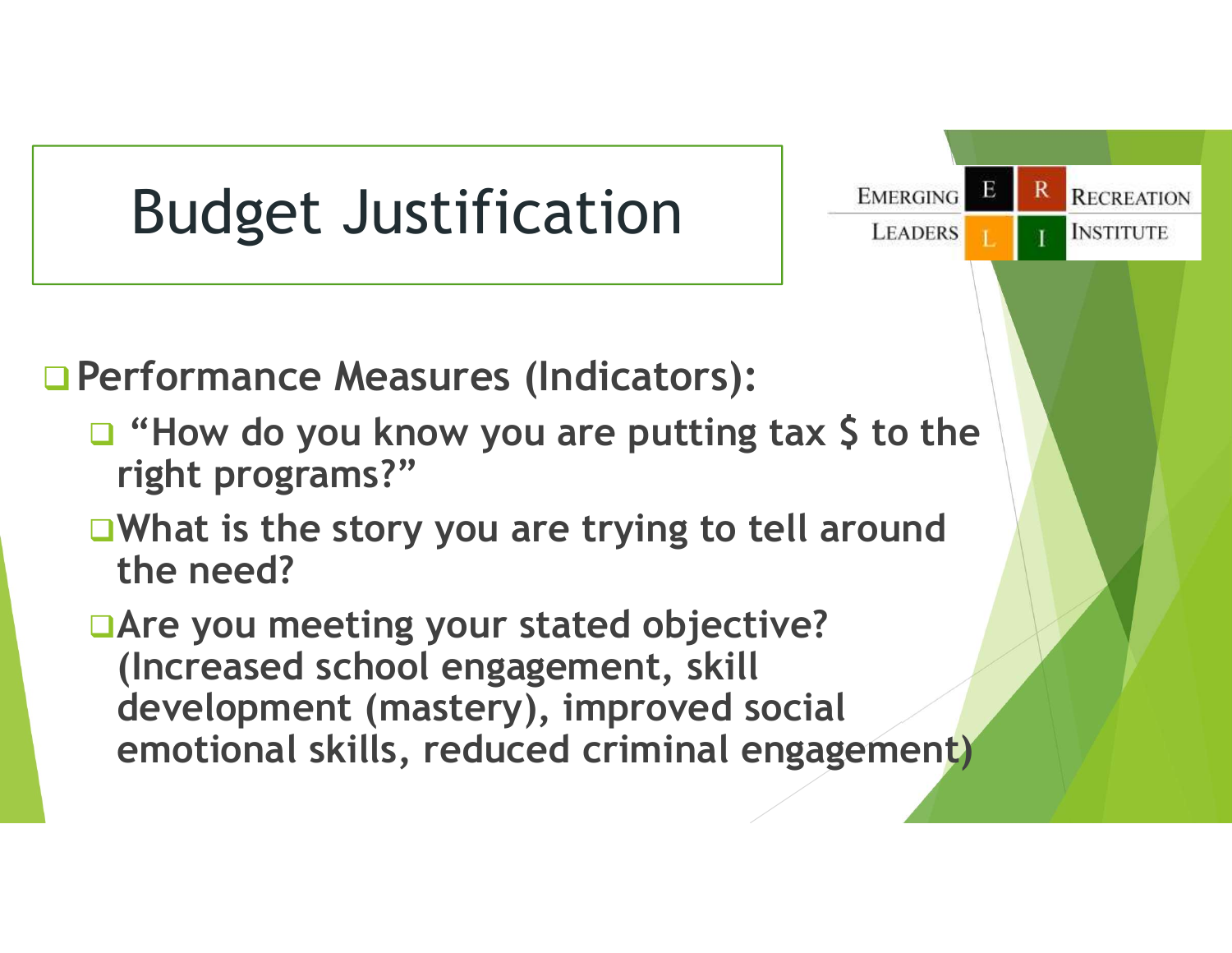## Budget Management | **EMERGING**

#### Tracking and Communicating Budget Challenges:

■Monitor and continuous tracking:

**OTrack your revenues to expenditures (billing cycles,** utility costs, etc.)

Е

**LEADERS** 

**RECREATION** 

**INSTITUTE** 

**□ Compare your proposed budget to current reality** (make operational adjustments accordingly)

- $\Box$ Keep your supervisor aware of unforeseen operational and cost concerns
- $\Box$ Know/anticipate decision timelines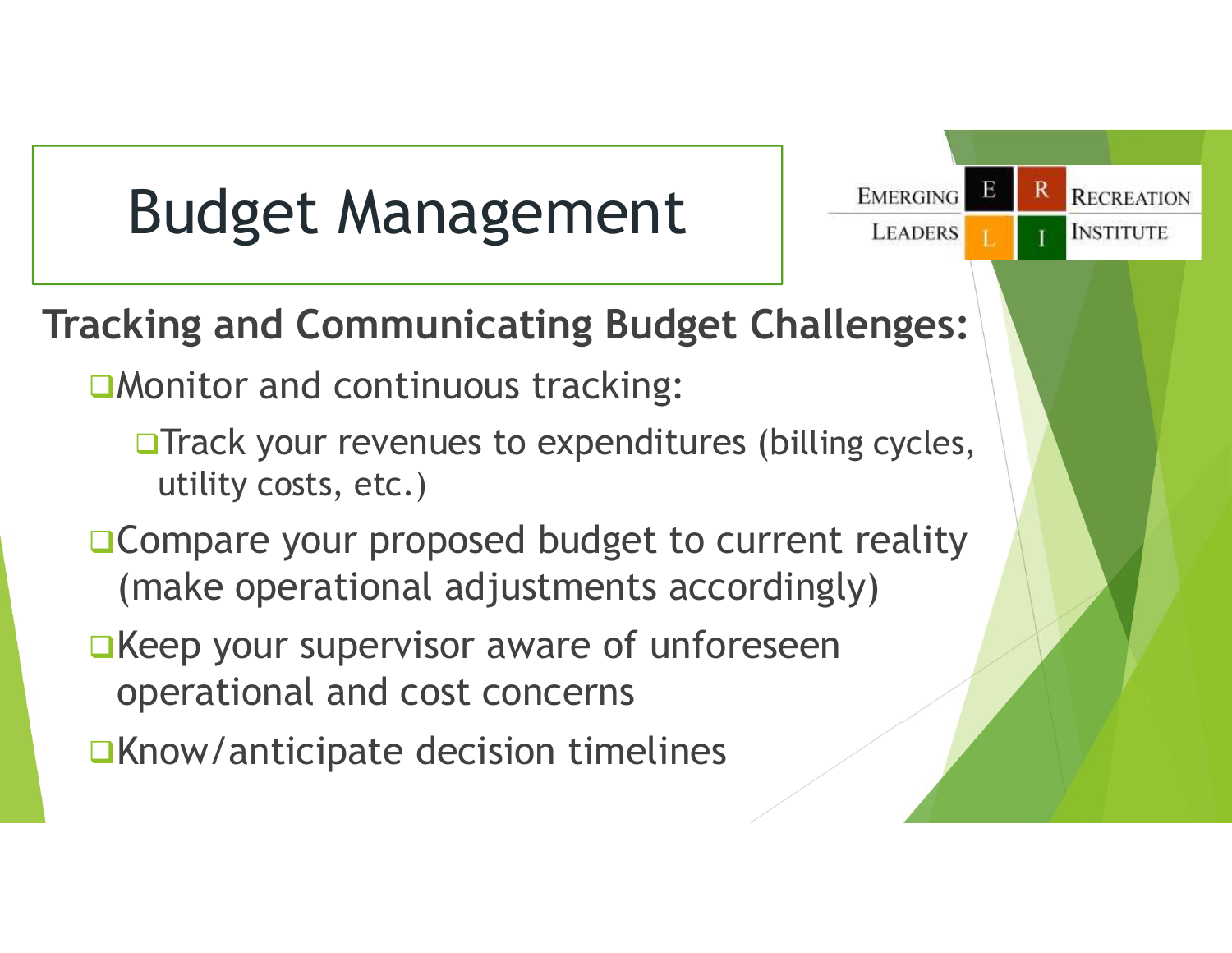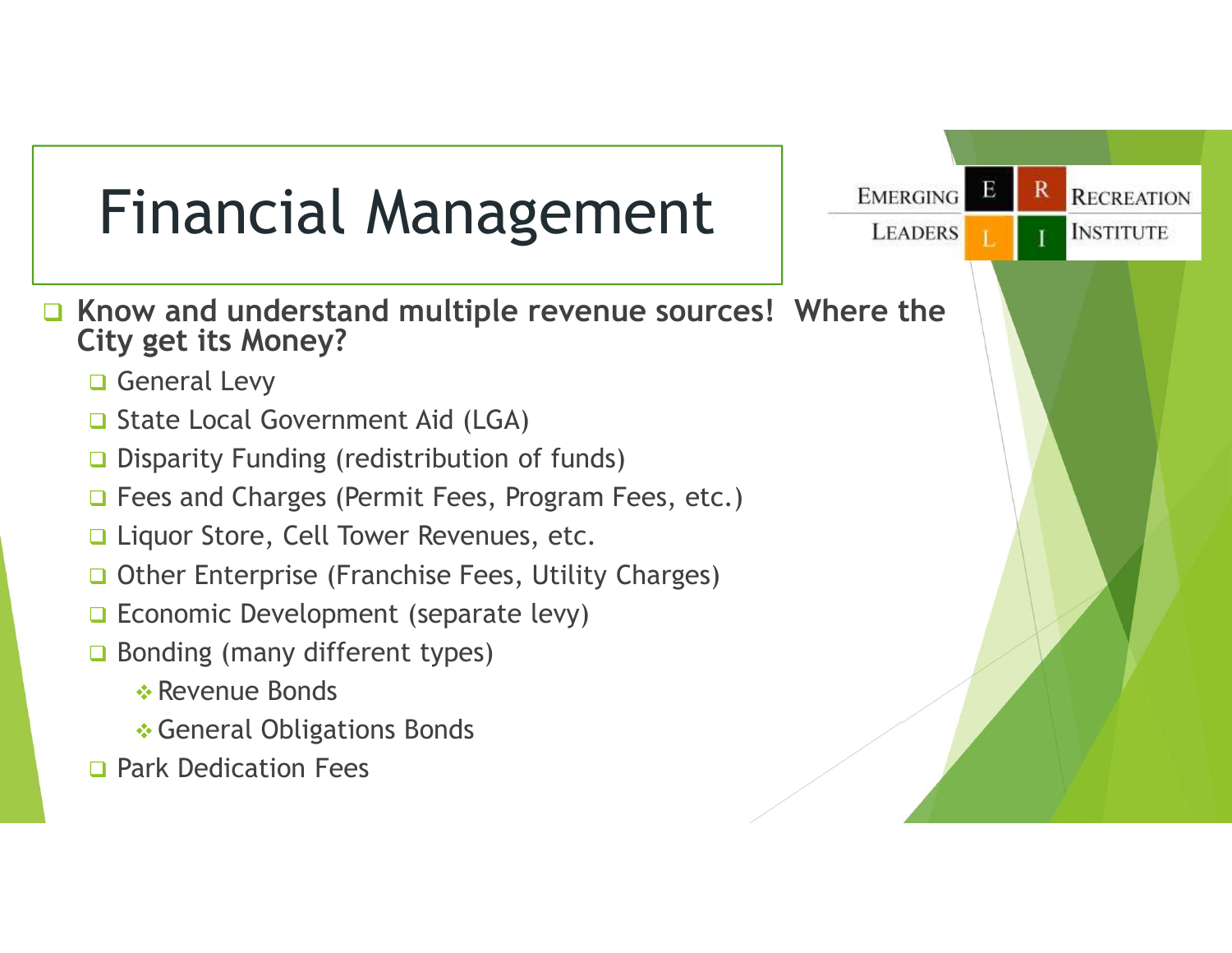## Financial Management | **EMERGING**

- Need to understand:
	- Overall City Position and Political Will on tax increase
	- **City Priority Goals**
	- ▶ Cost of givens (COLA, Insurance, Work Comp, Debt Payment)
	- **Change in State Funding (i.e. racial disparities** funding, etc.)
	- General Levy vs Overall Levy (EDA)

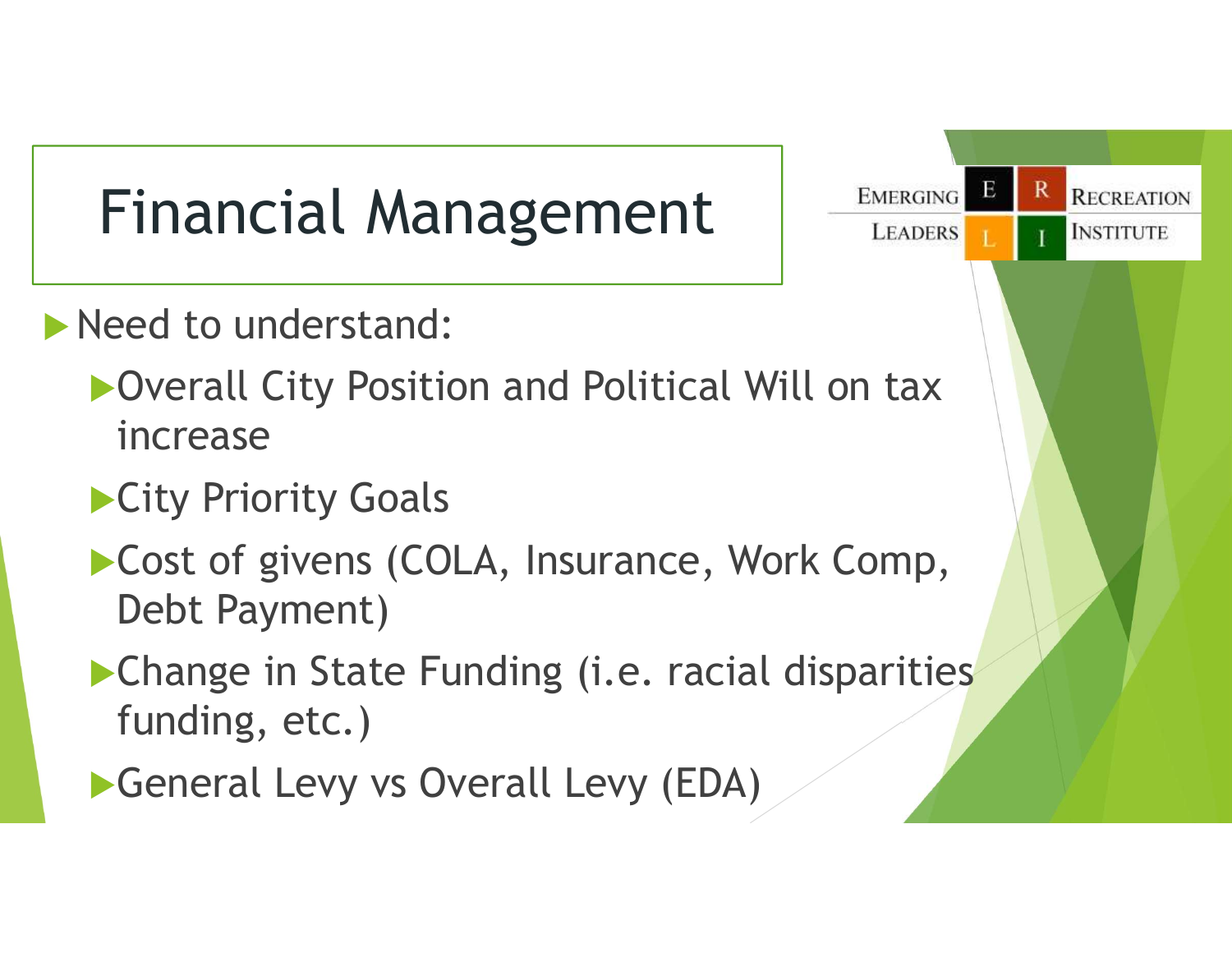#### Financial Management | **EMERGING**

#### **General Review:**

- $\triangleright$  Budgets are not just about numbers
- **EXA)** X Know your "Fiscal Landscape"
- $\triangleright$  Have and know the data (know the what/why behind the numbers)
- $\triangleright$  Know your financing tools and their perimeters
- $\triangleright$  Budgets are planning tools & long-term vision documents
- $\triangleright$  We are Stewarts of the taxpayer \$ and budget hold us accountability

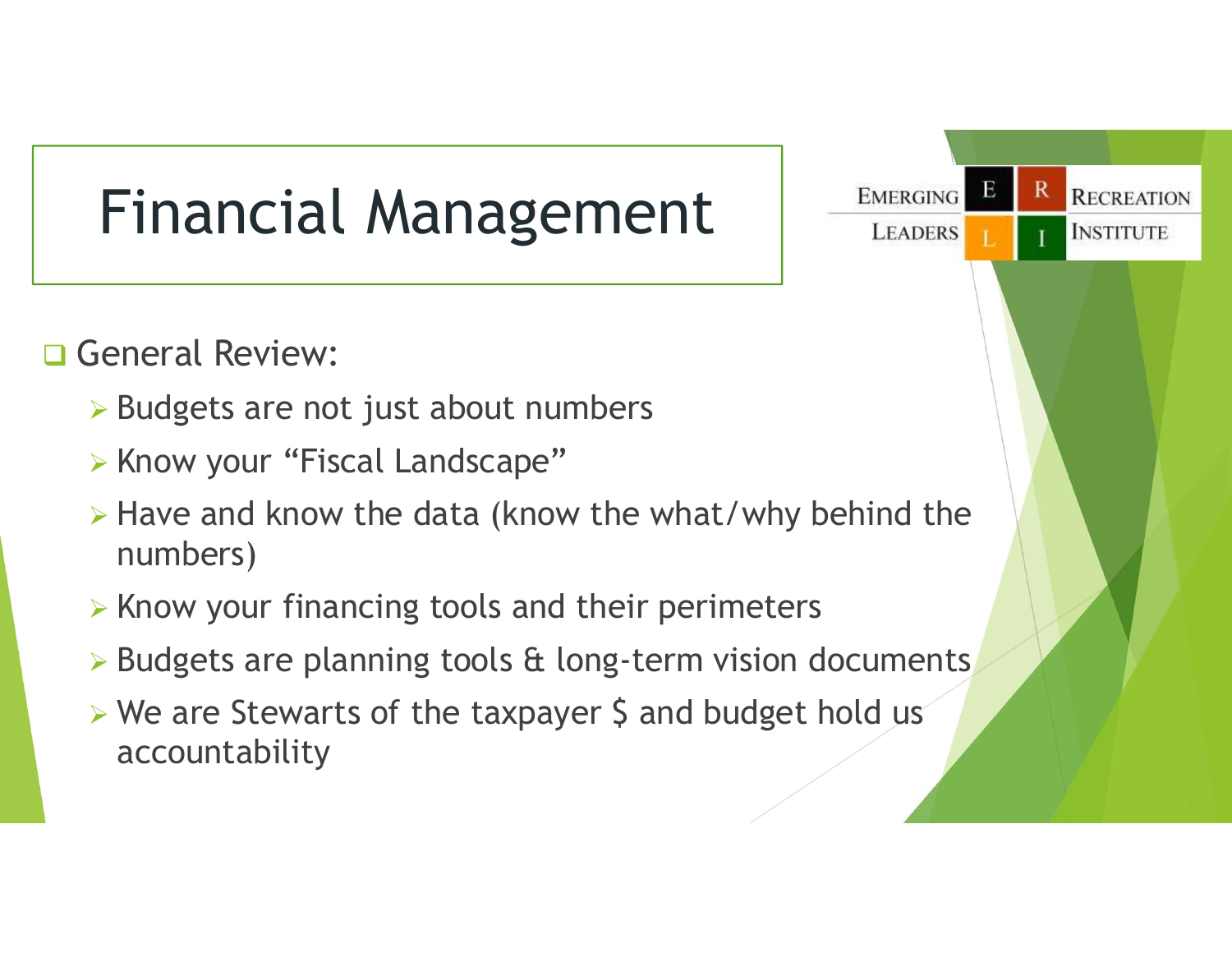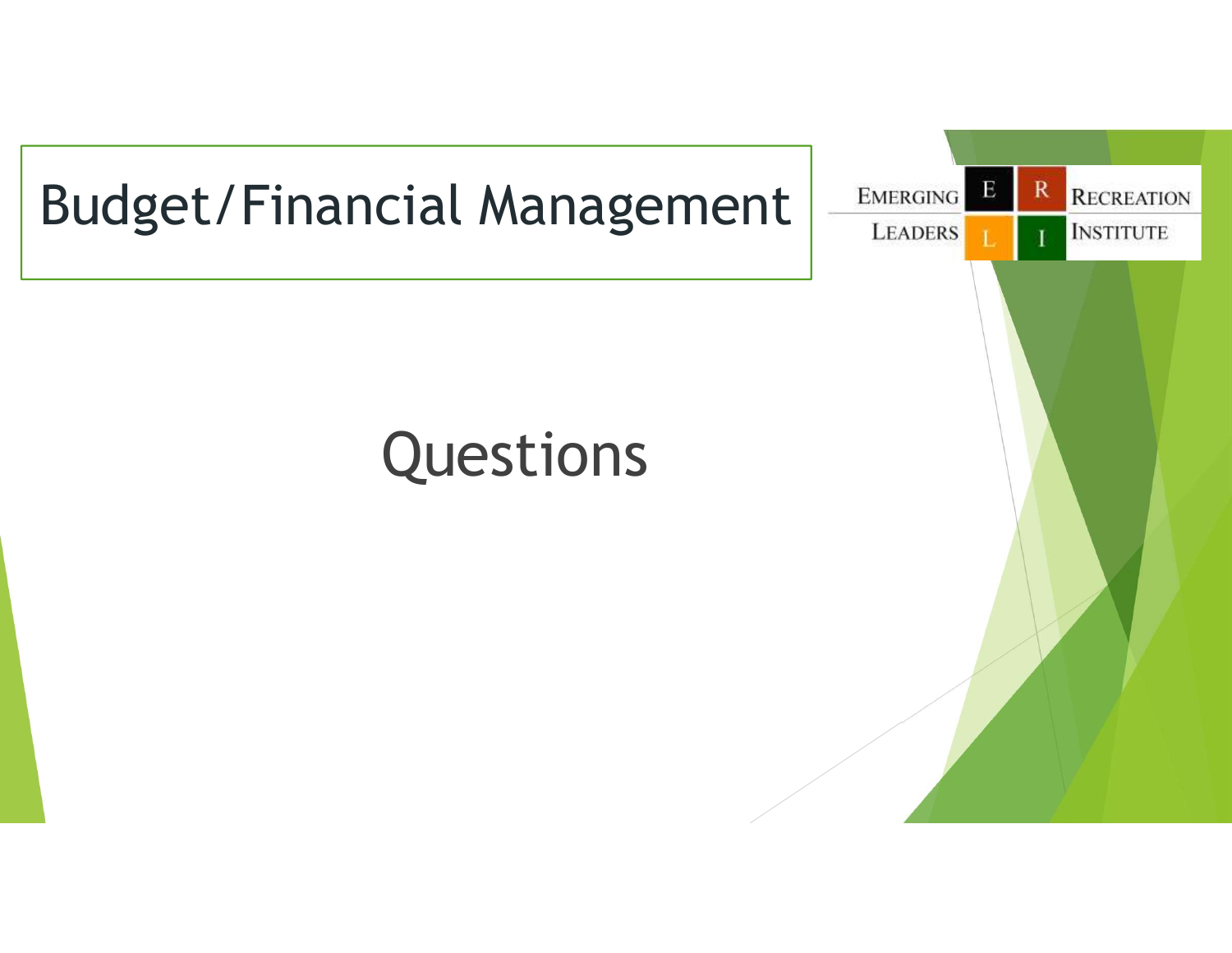#### Financial Management | **EMERGING**

Capital Asset Replacement/ Capital Improvement Program

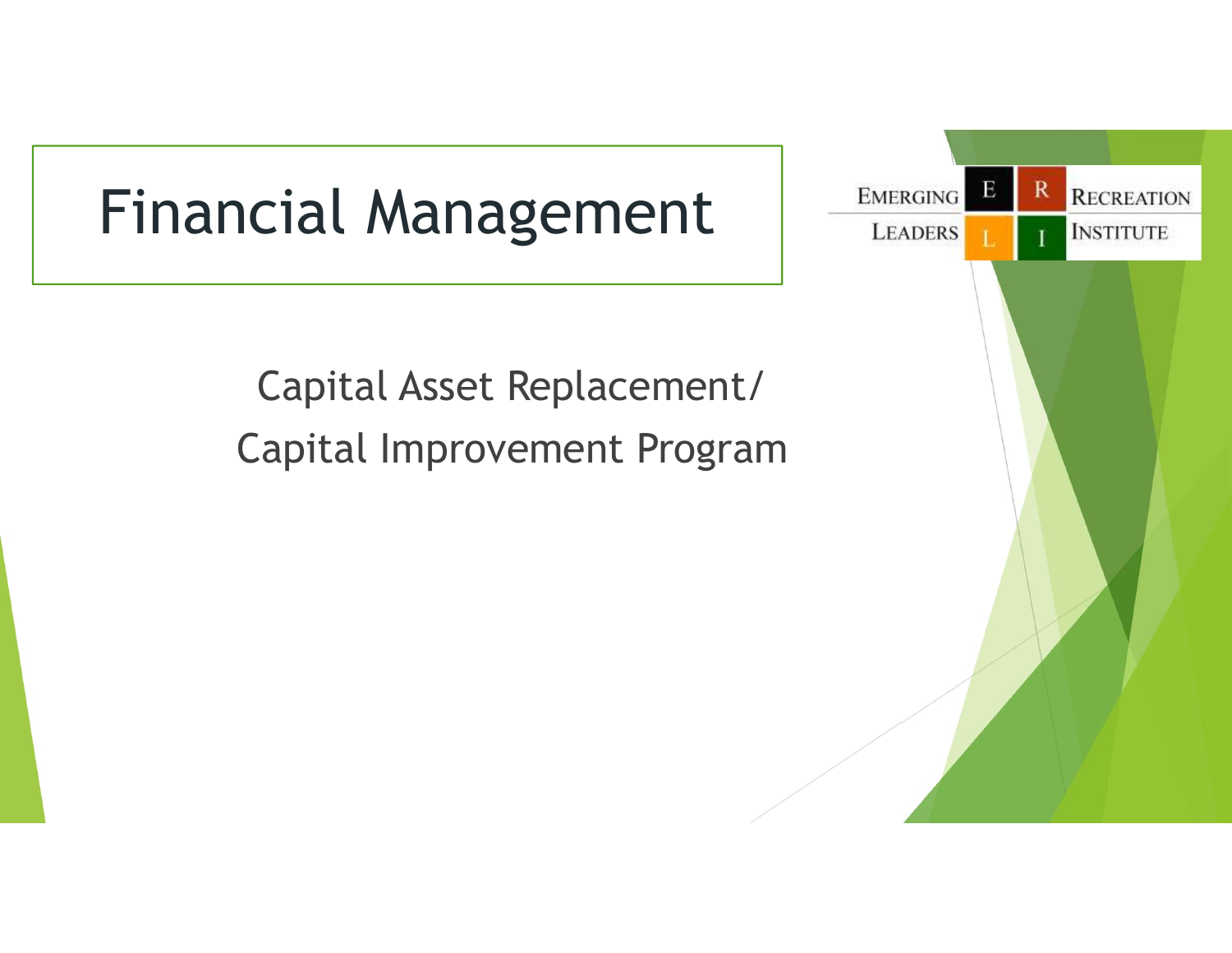## Capital Improvement Plan FLEADERS

■What's the Difference between a Capital Improvement Program (CIP) vs Capital Asset Replacement Program?

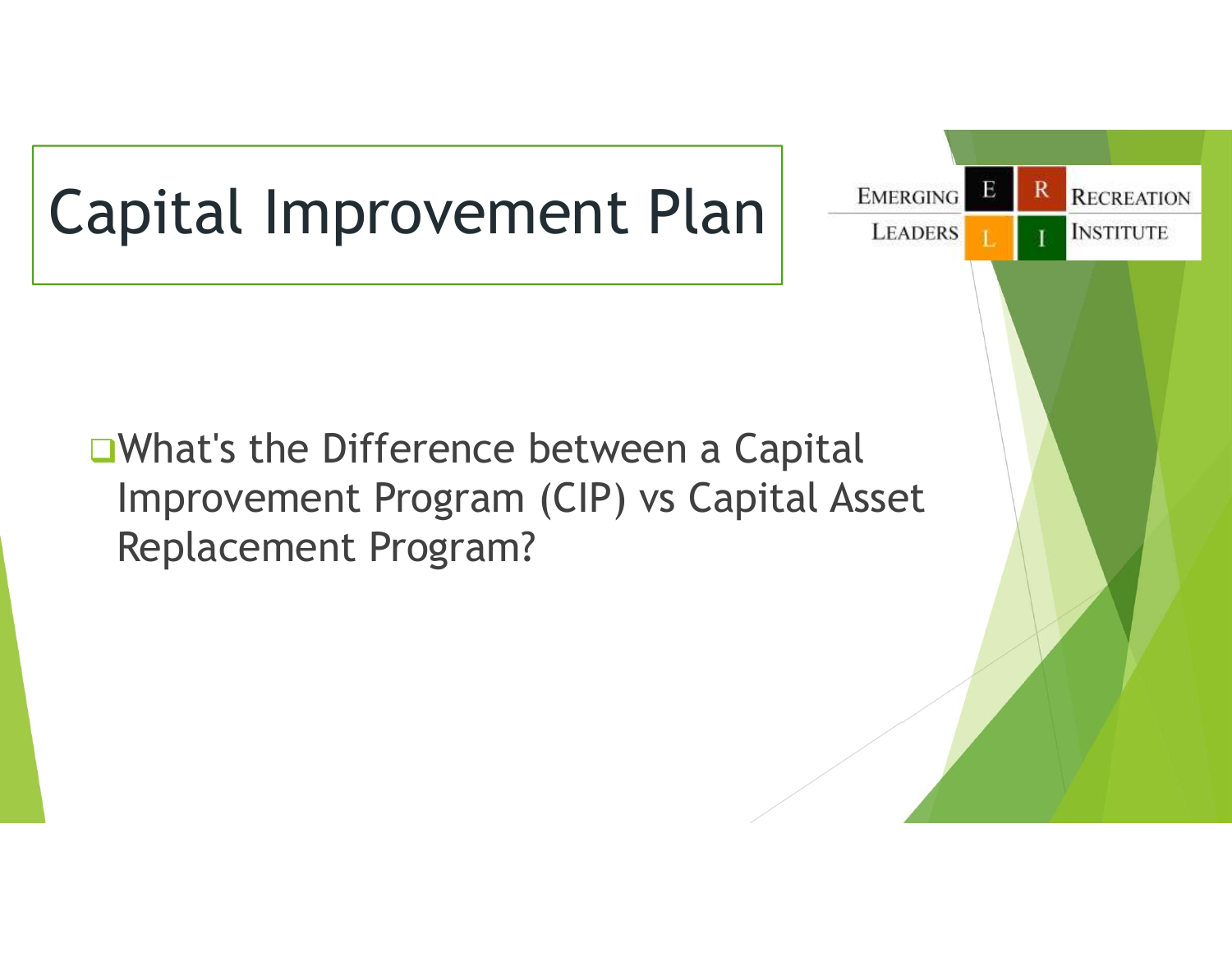

#### □ What type of Capital Asset Replacement Programs do your have?

R

**RECREATION** 

**INSTITUTE** 

E

What tools or software do you use?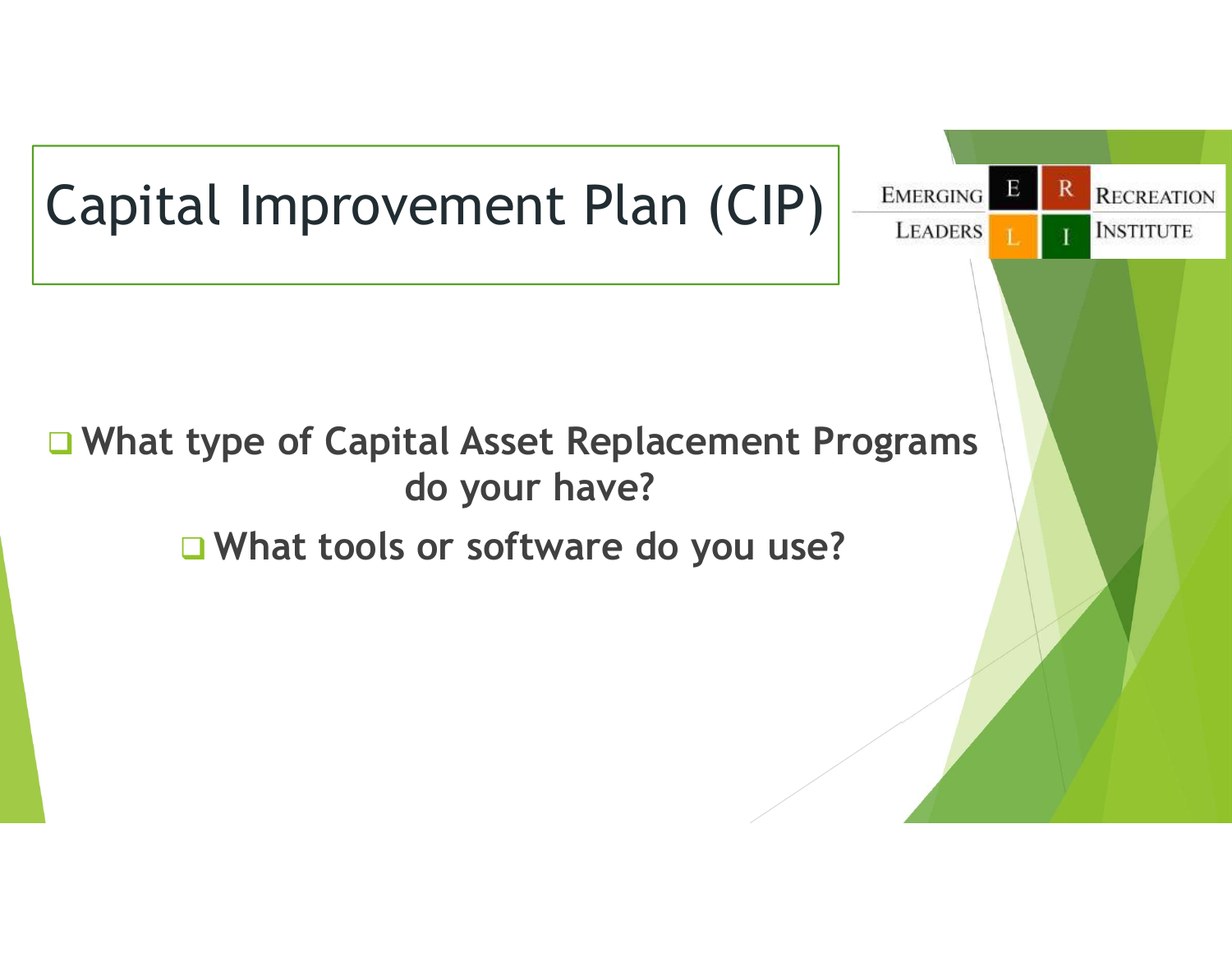#### CIP TYPES/DEFINITIONS

- CIP TYPES/DEFINITIONS<br>
> Rehabilitation restore to original condition (i.e.<br>
parking lot overlay)<br>
> Replacement replace old with new (i.e. playground parking lot overlay)
- CIP TYPES/DEFINITIONS<br>
> Rehabilitation restore to original condition (i.e.<br>
parking lot overlay)<br>
> Replacement replace old with new (i.e. playground<br>
equipment)<br>
> Enhancement expand an existing facility equipment) **CIP TYPES/DEFINITIONS**<br>
> Rehabilitation - restore to original condition (i.e.<br>
parking lot overlay)<br>
> Replacement - replace old with new (i.e. playground<br>
equipment)<br>
> Enhancement - expand an existing facility<br>
> New CIP TYPES/DEFINITIONS<br>
> Rehabilitation - restore to original condition (i.e.<br>
parking lot overlay)<br>
> Replacement - replace old with new (i.e. playground<br>
equipment)<br>
> Enhancement - expand an existing facility<br>
> New Con
- 
-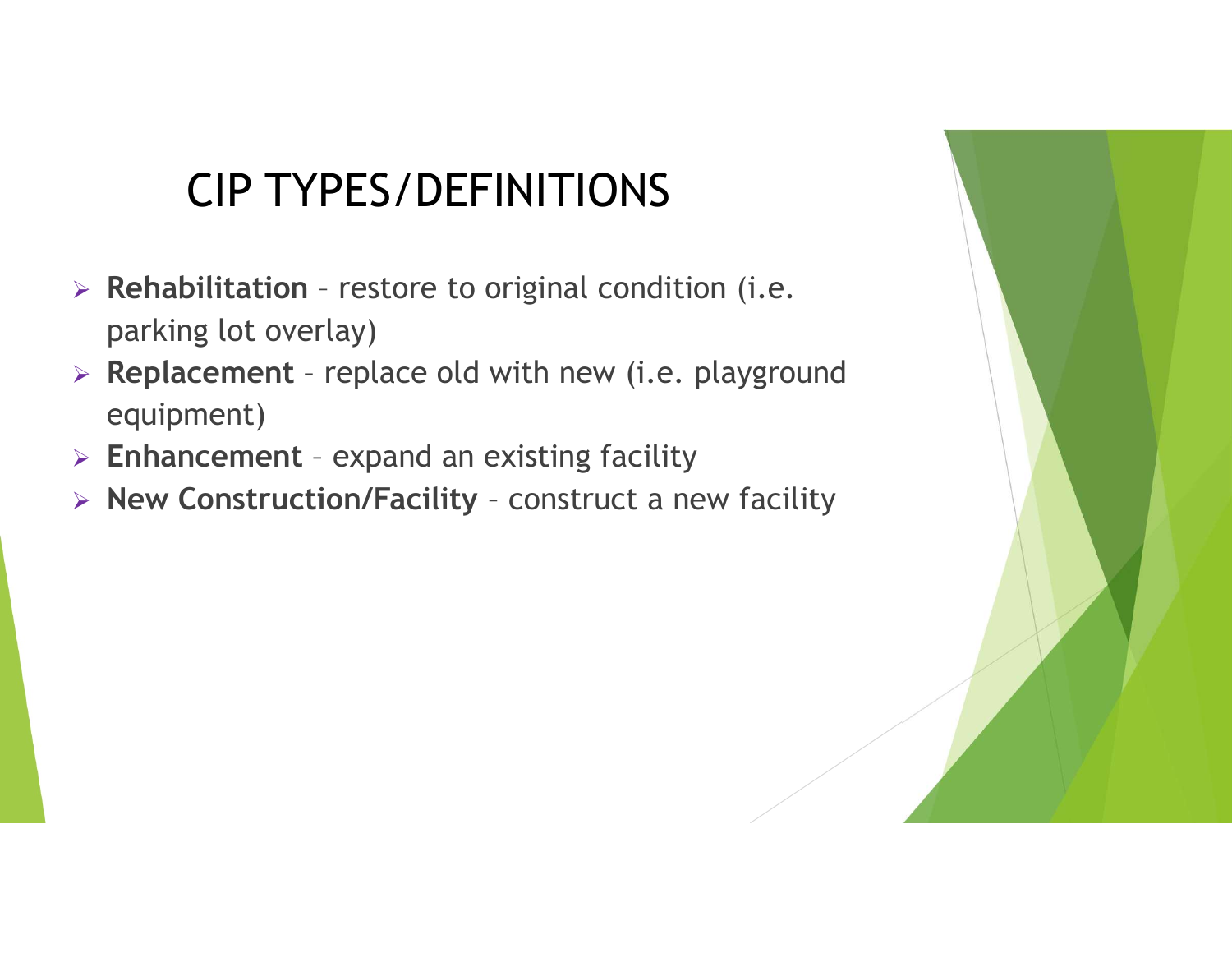

#### Funding Capital Improvement Program (CIP):

Е

R

**RECREATION** 

- **> Funding Options:** 
	- o General Obligation Bonds
	- o Revenue Bonds
	- o Park Dedication
	- o Cell Tower Revenues/Tipping Fees
	- o Hotel/Motel Tax
	- o Internal Fund Loan and Payback
	- o Grants
	- o Others?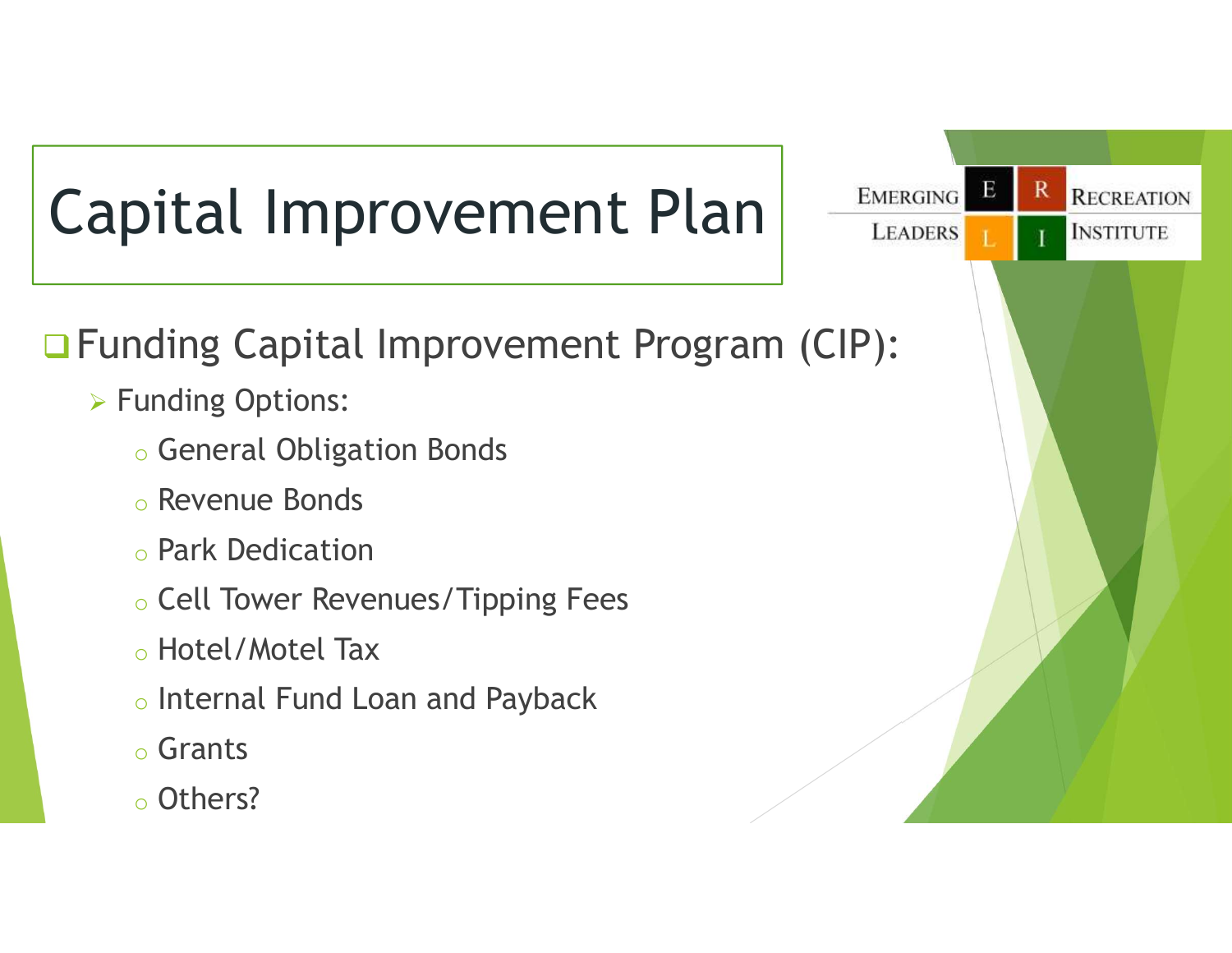#### CIP FUNDING SOURCES

- CIP FUNDING SOURCES<br>
→ Heritage Fund levy used to fund replacement and<br>
rehabilitation of existing facilities<br>
→ Open Space Land Acquisition Development (OSLAD) rehabilitation of existing facilities
- $\triangleright$  Open Space Land Acquisition Development (OSLAD) park dedication funds from development and cell tower lease revenue CIP FUNDING SOURCES<br>
Recritage Fund - levy used to fund replacement and<br>
rehabilitation of existing facilities<br>
Popen Space Land Acquisition Development (OSLAD) -<br>
park dedication funds from development and cell tower<br>
lea Example fundation of existing facilities<br>  $\triangleright$  Open Space Land Acquisition Development<br>
park dedication funds from development and ce<br>
lease revenue<br>  $\triangleright$  Recreation Enterprise Fund - funds generated<br>
collected from u
- collected from users of Edinburgh USA Golf Course and Edinburgh Clubhouse
- CIP FUNDING SOURCES<br>
> Heritage Fund levy used to fund replacement and<br>
rehabilitation of existing facilities<br>
> Open Space Land Acquisition Development (OSLAD) –<br>
park dedication funds from development and cell tower<br>
l Referendum that was approved includes up to \$26M in park projects
-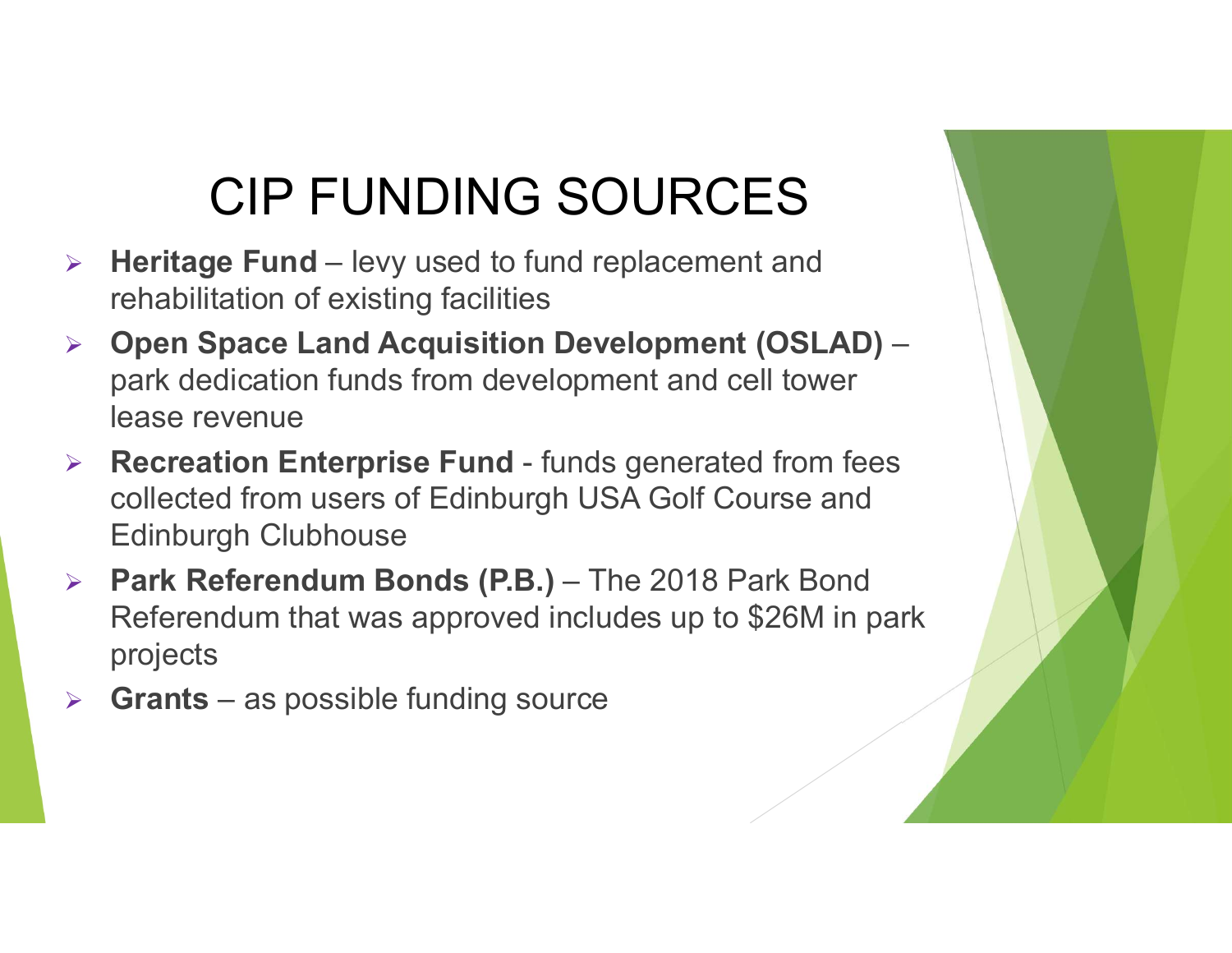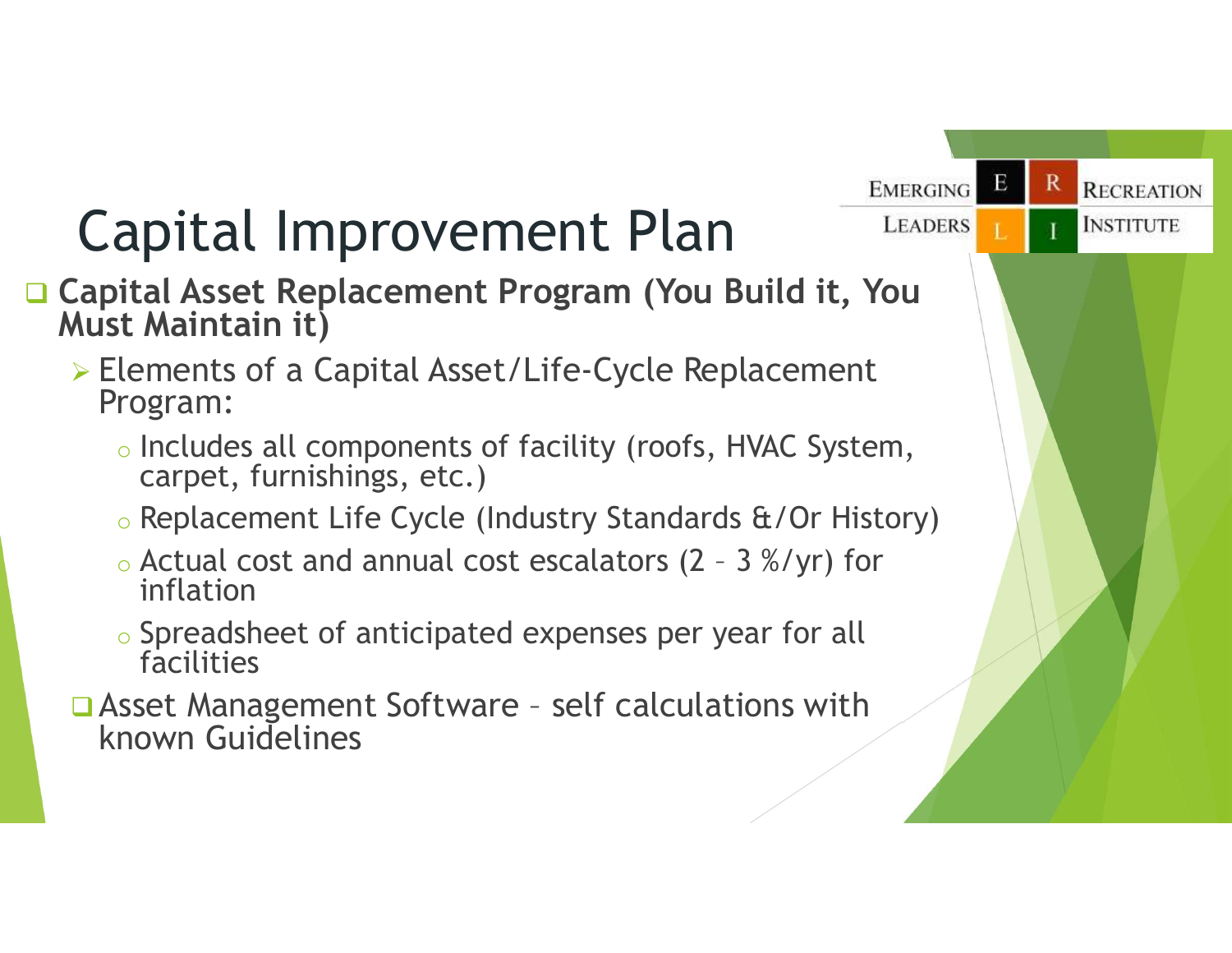

**□ Capital Asset Replacement Program** 

- within General Operating Budget and what is picked up in the CIP
	- **>Less than \$5000**
	- **>Less than 2-year life cycle**

**□ Tracking and Recording Facility/Equipment** Activities

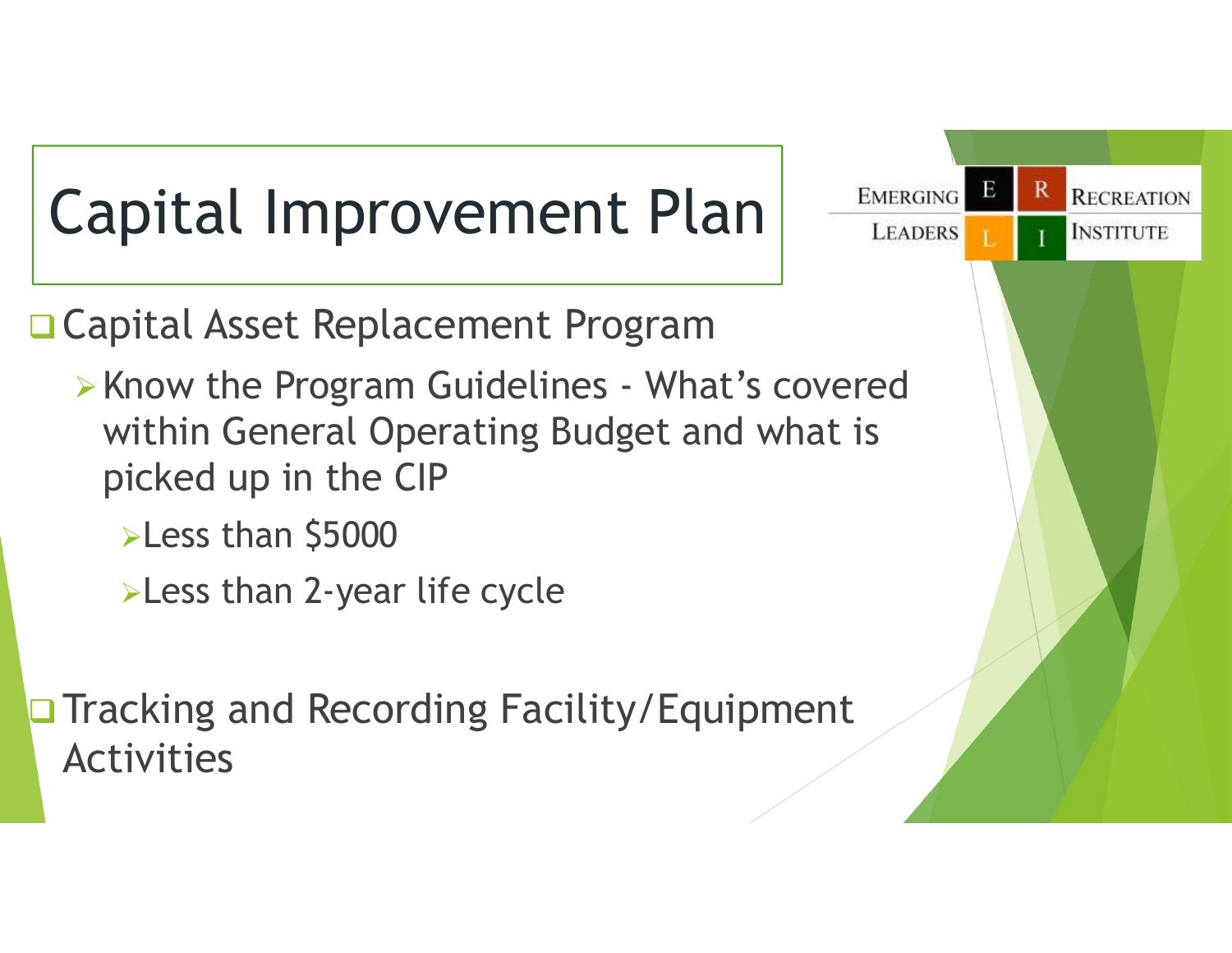## Capital Improvement Plan FLEADERS

- Interface between Equipment Repairs and Replacements
	- □ Facility Condition Reports
- General Information (acreage, architect, system brands, year, etc.) <ul>\n<li>□ Facility Condition Reports</li>\n<li>□ General Information (acreage, architect, system brands year, etc.)</li>\n<li>□ Internal Systems (condition based on annual inspection)</li>\n<li>□ External (grounds repairs, i.e. bituminous,irrigation, etc.)</li>\n<li>□ Recording of general improvements or replacements</li>\n<li>□ Pictures of key features</li>\n<li>□ Disposal of Public Good - Organizational Policy</li>\n</ul>

Е

R

**RECREATION** 

- Internal Systems (condition based on annual inspection)
- **External (grounds repairs, i.e. bituminous, irrigation,** etc.)
- $\Box$  Recording of general improvements or replacements
- $\Box$  Pictures of key features
-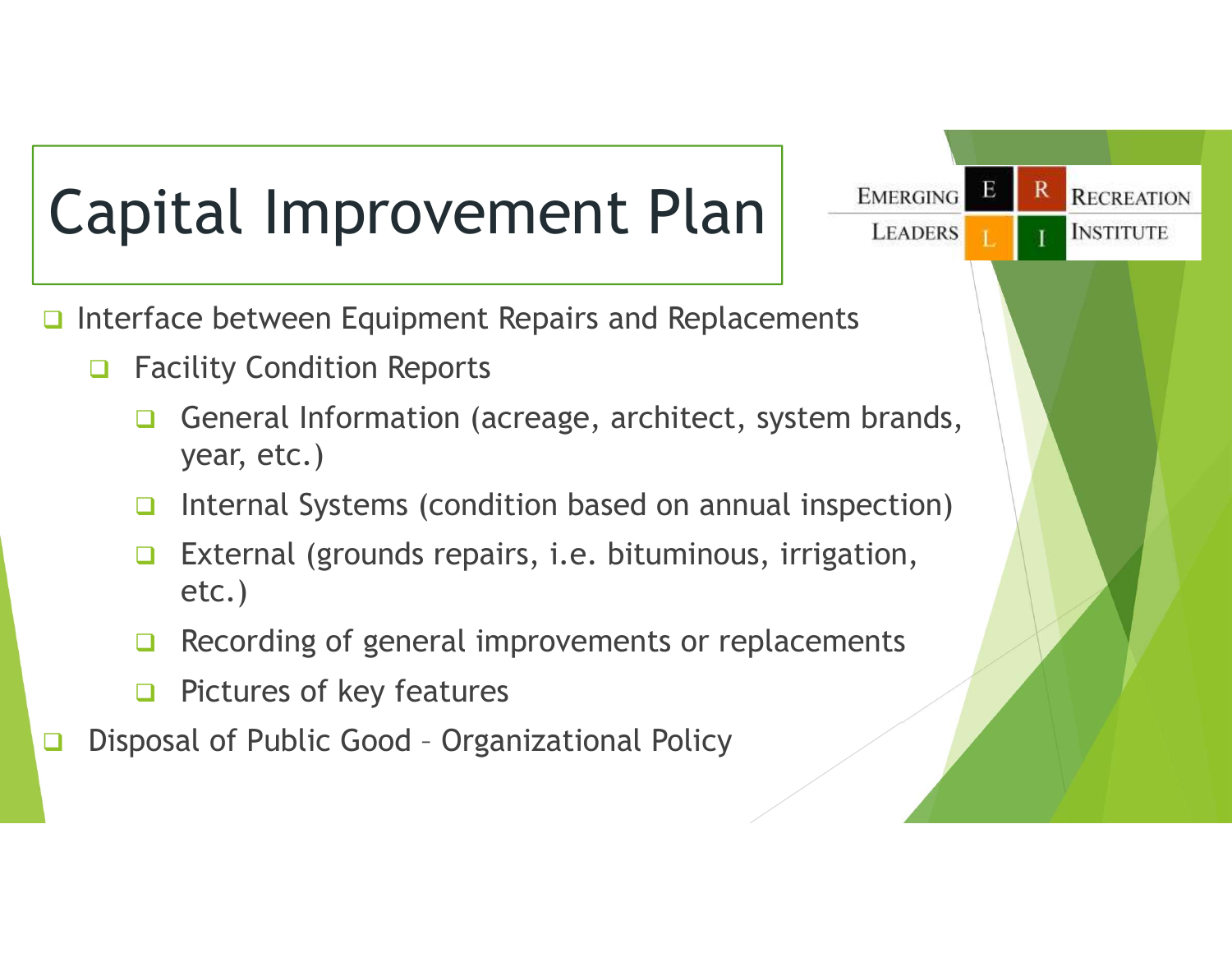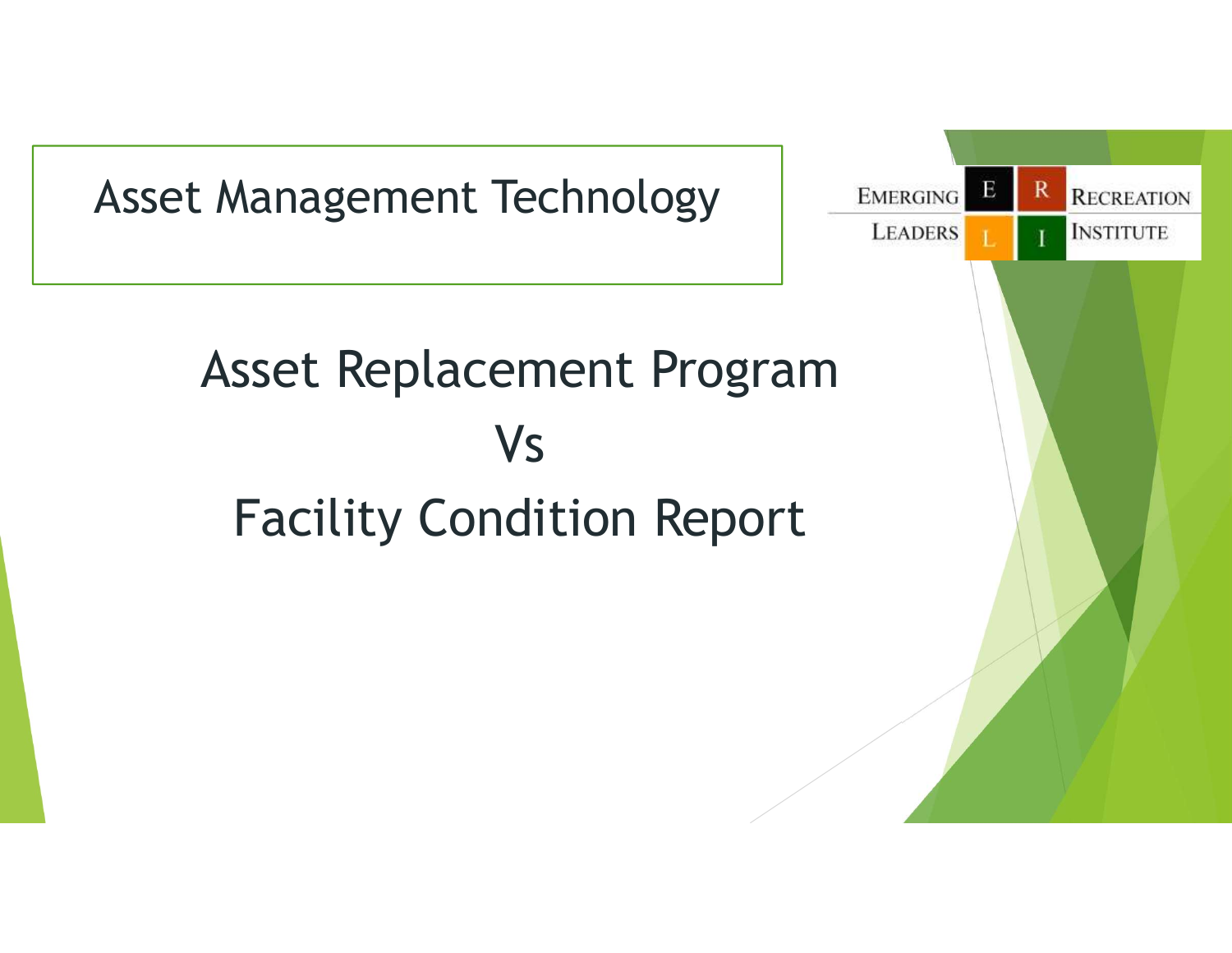## Capital Improvement Plan FLEADERS

□ Cost Benefit Analysis:

- Return on your investment (ROI)
	- o How are we measuring your return on the investment?
		- energy savings)
		- Increased Revenues (i.e. golf simulator)
		- Value driven decision (i.e. environmental)
- $\triangleright$  What have you done?

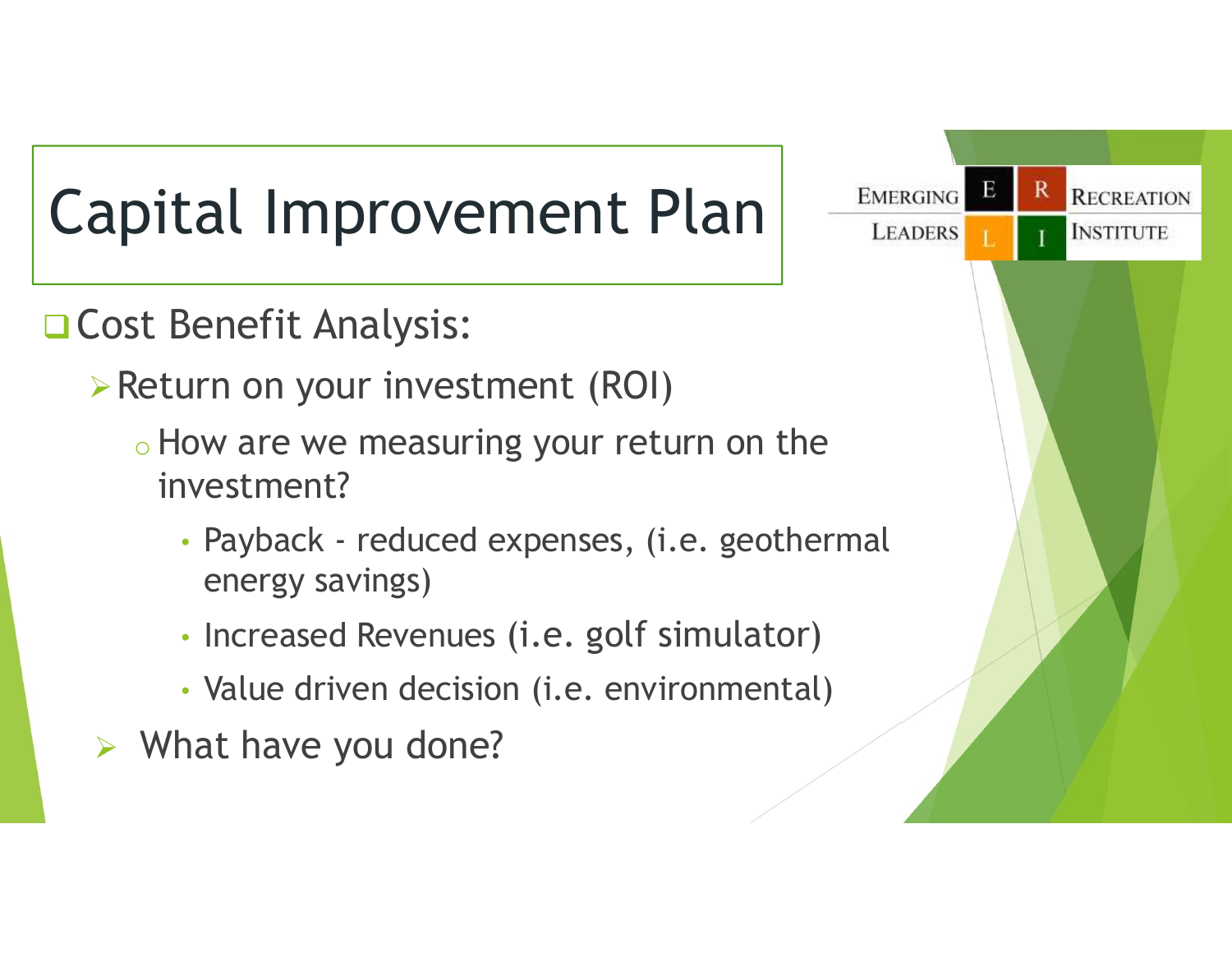

**General Review:** 

- Capital Asset Program is a budget planning tool
- Capital Asset Programs help justify facility need
- $\triangleright$  Know the data (know the what/why behind the numbers)

Е

R

**RECREATION** 

- $\triangleright$  Know your political landscape
- General Review:<br>
> Capital Asset Program is a budget planning tool<br>
> Capital Asset Programs help justify facility need<br>
> Know the data (know the what/why behind the numbers)<br>
> Junk in junk out<br>
> Know your political l CIP and the CIP program is the financial process to advance the asset improvements